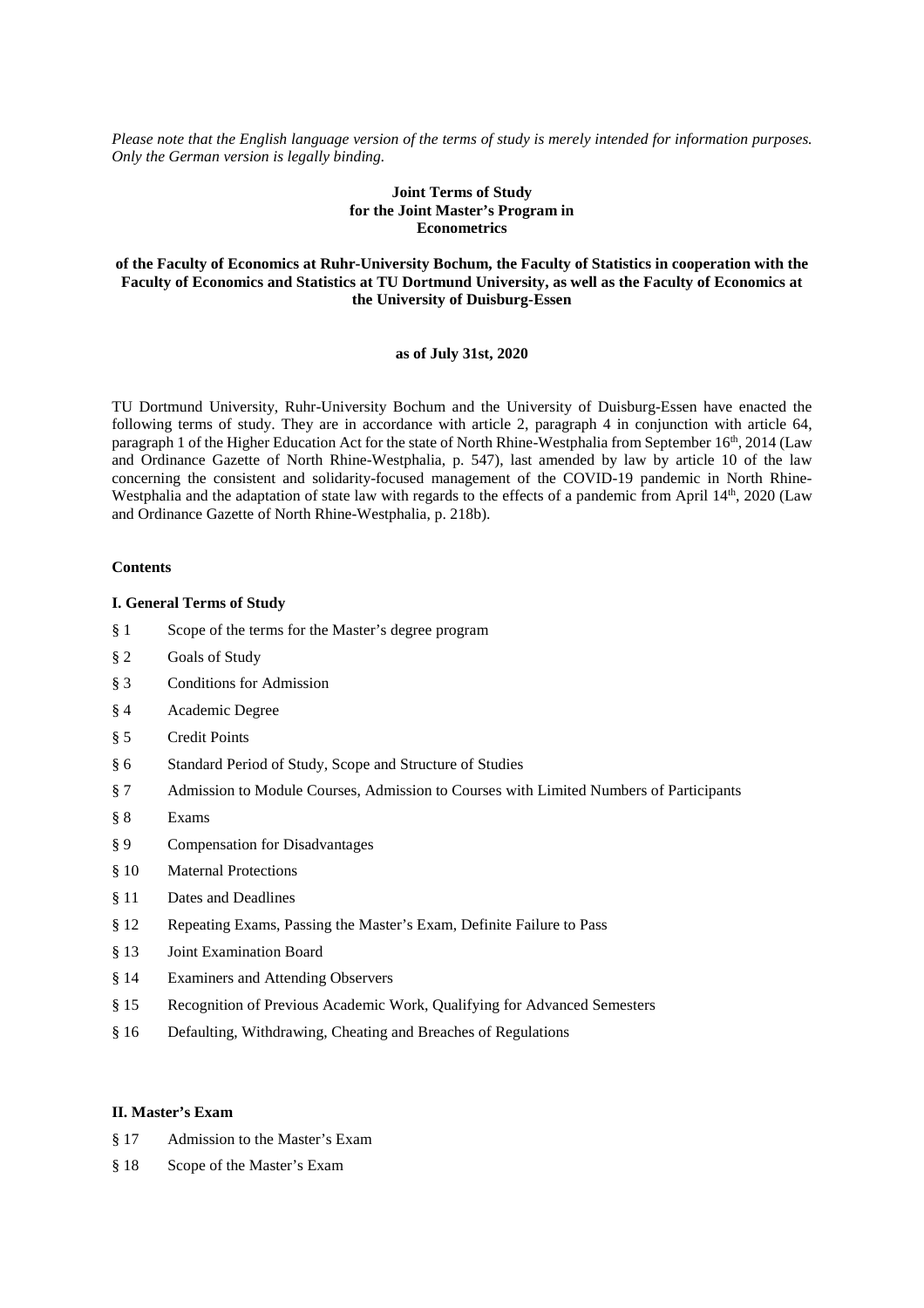- § 19 Evaluating Exams, Earning Credit Points, Grading
- § 20 Final Master's Module
- § 21 Defense of the Thesis
- § 22 Submission of the Master's Thesis and Evaluation of the Final Master's Module
- § 23 Additional Qualifications
- § 24 Diploma, Certificates for Studying at other Universities
- § 25 Master's Degree Certificate

## **III. Final Provisions**

- § 26 Invalid Exam Performances and Revoking a Master's Degree
- § 27 Access to Examination Records
- § 28 Area of Application, Entry into Force and Publication

**Appendix**: Overview of the Modules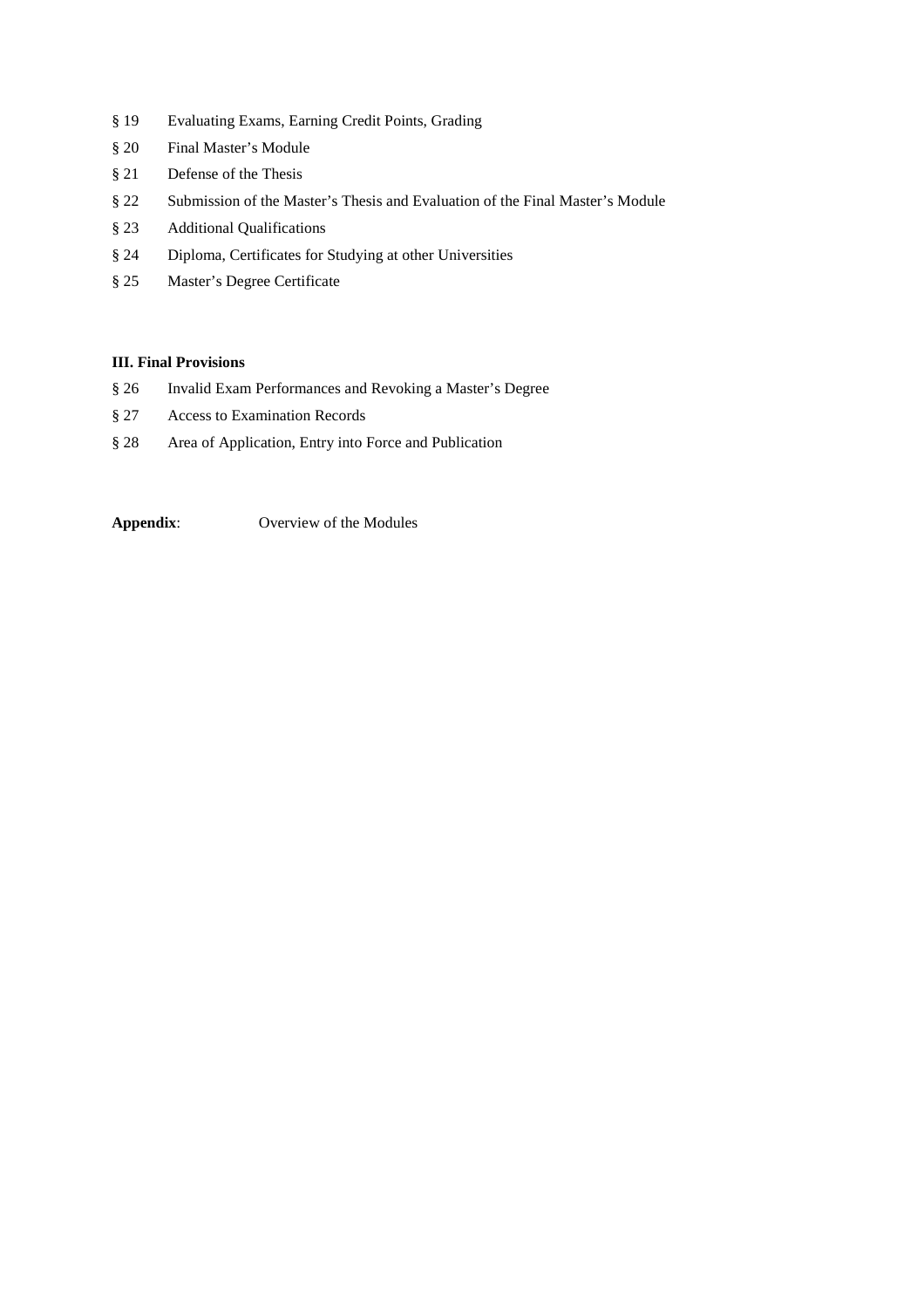#### **I. General Terms of Study**

## **§ 1**

#### **Scope of the terms for the Master's degree program**

- (1) These terms of study apply to the joint Master's degree program in Econometrics of the Faculty of Economics at Ruhr-University Bochum, the Faculty of Economics at the University of Duisburg-Essen, as well as the Faculty of Statistics and the Faculty of Economics at TU Dortmund University. They determine the structure of the Master's degree program (in accordance with article 64 of the Higher Education act for the state of North-Rhine Westphalia).
- (2) The individual elements of the degree program, its educational contents and the proficiencies to be acquired can be found in the module descriptions of the Module Manual. These are not part of these terms of study. They are determined by the respective committees of the cooperating universities and will be presented to the relevant offices of the respective universities.
- (3) The Master's degree program in Econometrics is an English language degree program.

### **§ 2**

## **Goals of Study**

By successfully completing the Master's program, students earn an advanced academic degree which qualifies them for a professional career. The goal of the research-oriented Master's degree program is to produce experts in the field of Econometrics. The Master's program offers students the opportunity to deepen their knowledge of the field by choosing an individual focus in their studies through a variety of elective options and to expand their proficiencies in the field's methods. One main emphasis of the degree program is the students' ability to communicate methods and their application, especially at the intersection of economics and statistics. The students learn how to use advanced econometric procedures and will be able to apply these to data in order to answer economic questions when analyzing economic data. Moreover, they will learn to extend current empirical methods to analyze economic data and to develop their own problem solving strategies. A special focus lies on expanding the students' capability to carry out independent scientific work.

By successfully completing the degree program, the students will demonstrate that they have gained a comprehensive knowledge and a general overview of the field, and have gained the ability to apply and further develop scientific methods and ideas. Graduates of the Master's degree program will be well-suited for a career in the areas of econometrics, empirical economic research and evidence-based policy consulting. As an English language degree program, it is especially well-suited to prepare students for international career paths. For especially able students the program provides an opportunity to pursue a doctoral program. Another goal of the study program is to encourage personal development in terms of independent thinking as well as social responsibility.

# **§ 3**

## **Conditions for Admission**

- (1) Conditions for the admission to the Master's degree program in Econometrics are one of the following:
	- a) Proof of a first career-qualifying degree from a degree program in Statistics, Economics, Mathematics or a comparable field at Ruhr-University Bochum, TU Dortmund University or the University of Duisburg–Essen of at least 180 credit point.
	- b) A comparable degree (according to article 63a, paragraph 1 of the Higher Education Act) from another German university or from another country.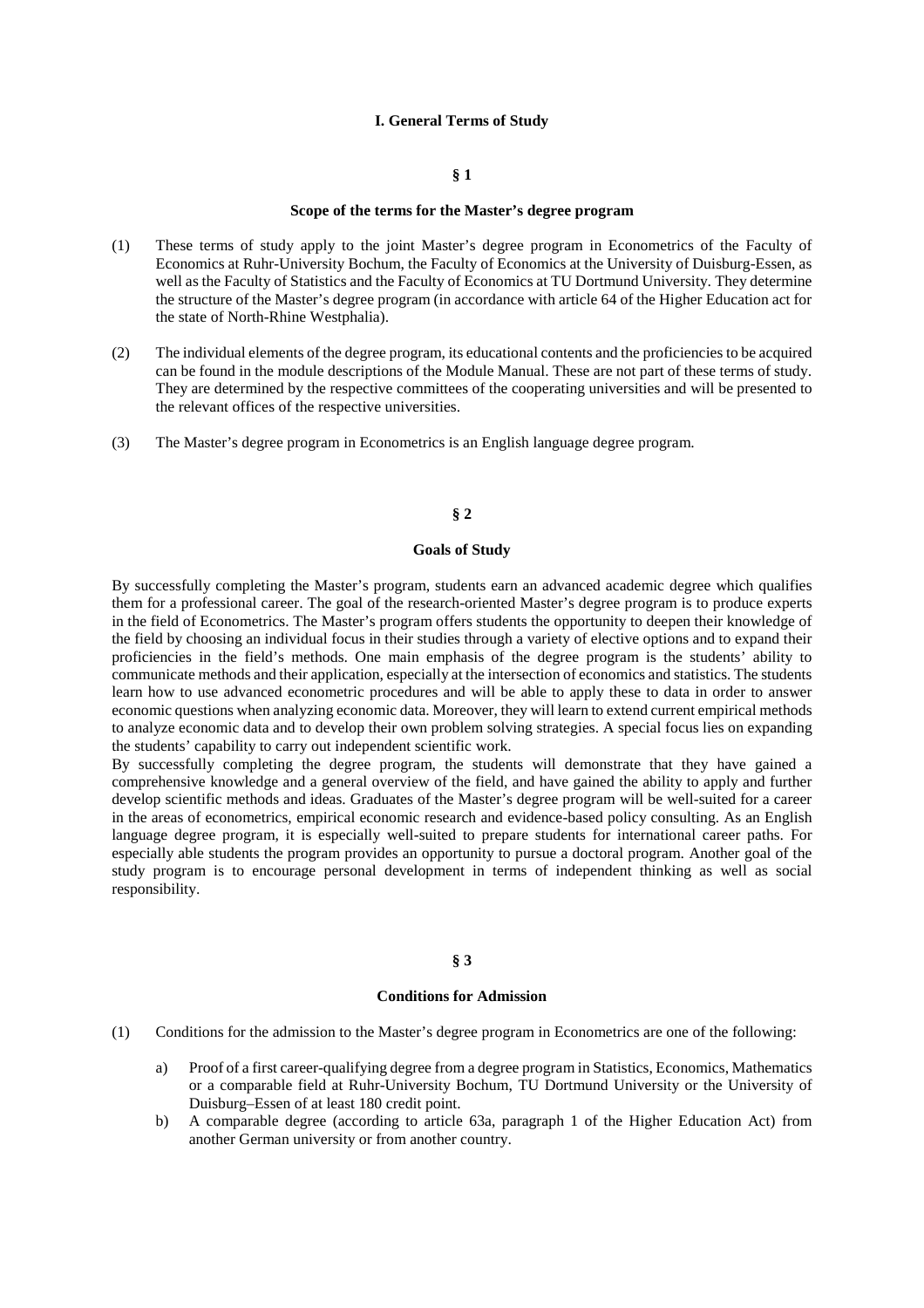- (2) As part of the degree specified in paragraph 1, a student who applies for the degree program must have earned a solid basic knowledge in the following areas, represented by course work worth at least 15 credit points, for both:
	- Economics including empirical applications
	- Mathematics or Statistics
- (3) In addition to the conditions in paragraphs 1 and 2, a student who applies for the degree program must meet the following criteria:
	- a) The final grade of the required degree (according to paragraph 1) was 2.7 or better, or in case of a degree from another country, a final grade that is equivalent to at least a 2.7 in the context of the grading system used in that country.
	- b) The student who applies for the degree program must have a certified English language proficiency of level B2 or higher according to the Common European Framework of Reference for Languages. One of the following is sufficient as a certificate:
		- The school diploma qualifying a student for university from a school within the purview of German Basic Law
		- An internationally recognized language certificate (for example TOEFL, IELTS, or a comparable certificate)
		- The proven attendance of an English language school for at least one year
		- The student is an English native speaker or gained an English language university degree.
- (4) A student who applies for the degree program must provide a C.V. detailing her previous academic career. The C.V. must be in English and should not exceed two pages. She must also document that she has taken part in the Online Self-Assessment developed for this study program (if required).
- (5) The joint examination board is responsible for evaluating the conditions for admission. The joint examination board may delegate such evaluations to an examination committee. In such a case, the examination committee consists of the head of the committee and at least one additional member. The head of the committee will be appointed from the group of university professors, while the other members will be appointed from the group of academic staff.
- (6) The criteria for determining whether a degree program meets the conditions in paragraph 1 are: a comparison between the courses of this degree program with the contents, scope and requirements of the relevant courses of the degree program in question, as well as the degree earned and that degree program itself. The same criteria apply to the required credit points in the areas of Economics and Mathematics or Statistics (according to paragraph 2). Depending on its evaluation, the joint examination board may admit a student under the condition of earning still missing qualifications, it may waive this condition, or it may decline to admit a student. Requirements to supply still missing qualifications may consist of no more than 30 credit points and such conditions must be met until a deadline determined by the joint examination board. All conditions must be fulfilled before the beginning of the course "Case Studies" in module ME3. The rules from article 9, article 11, paragraphs 1 and 3, as well as article 12, paragraph 1 apply to the qualifications in the context of these requirements.
- (7) If the academic degree was earned in another country, the joint examination board must evaluate the relevance of differences according to the equivalence agreements and the agreements in the context of university partnerships put forth by the Conference of Ministers of Cultural Affairs and the German Rector's Conference. It must also follow the recommendations of the Central Office for Foreign Education  $(ZAB)$ .
- (8) The joint examination board may admit a student into the chosen Master's degree program who is not yet in possession of her Bachelor's diploma. This is only possible if the student who applies to the program has completed all of the exams of a Bachelor's program including the Bachelor's Thesis according to the criteria of paragraph 1, and if she has the certificates to prove this. She must also show that she fulfills the requirements according to paragraphs 2 and 3.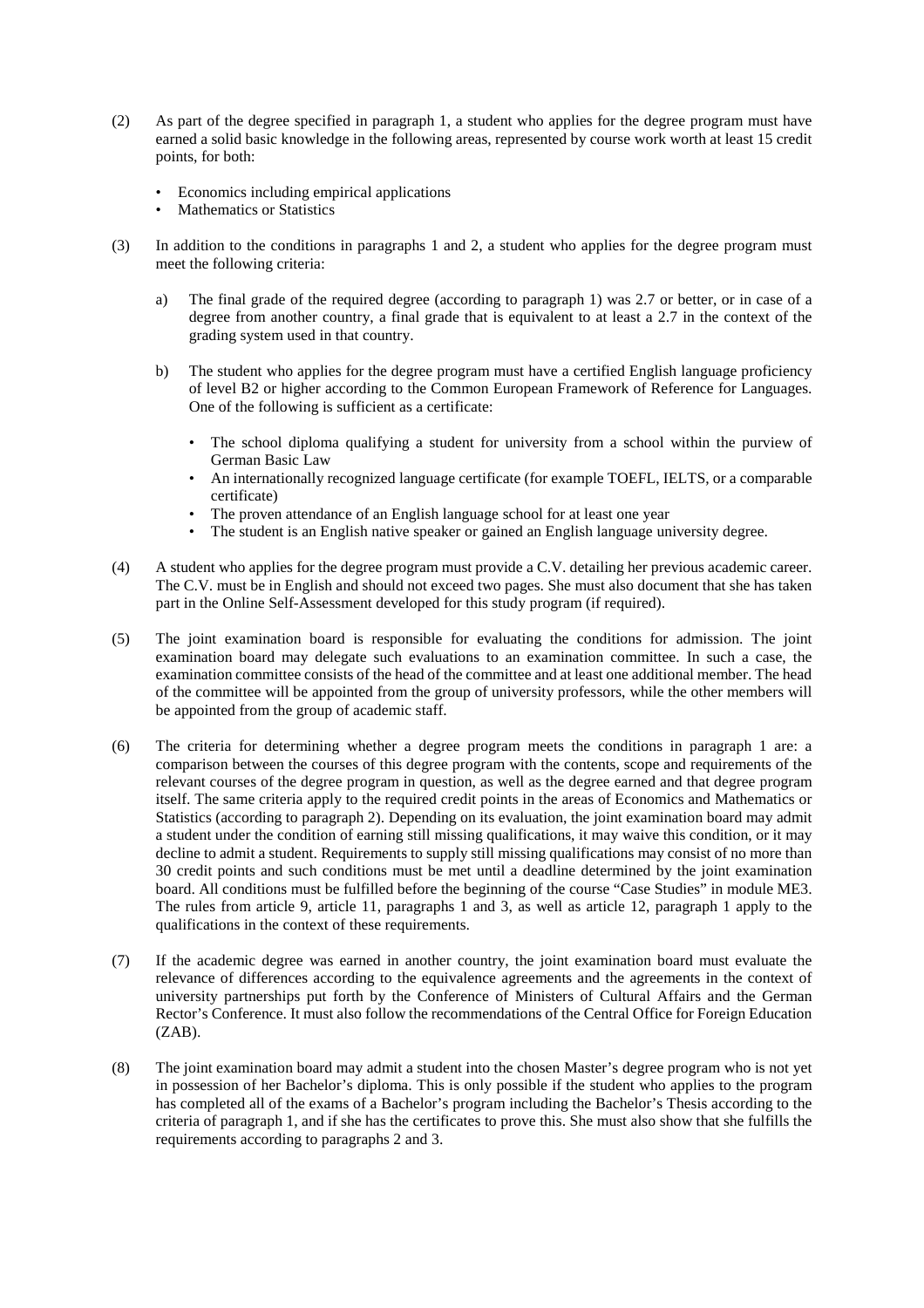(9) An applying student may not be admitted into the degree program if she has failed the final attempt of an exam required according to these terms of study for the Master's degree program in Econometrics at one of the cooperating universities, or if she failed the final attempt of an exam in a degree program significantly similar in content (according to the Higher Education Act, article 50). The joint examination board decides if a degree program is significantly similar in content.

## **§ 4**

## **Academic Degree**

For passing the Master's exam, a graduate will be awarded the academic degree of "Master of Science" ("M. Sc.") jointly by the Ruhr-University Bochum, represented by the Faculty of Economics, by the TU Dortmund, represented by the Faculty of Statistics and the Faculty of Economics and by the University of Duisburg-Essen, represented by the Faculty of Economics.

#### **§ 5**

#### **Credit Points**

- (1) The degree program is structured on the basis of a credit point system compatible with the *European Credit Transfer System* (ECTS).
- (2) Each module is assigned a number of credit points according to its required workload. One credit point in the context of these terms of study is equal to one point in the ECTS and is awarded for the completion of a workload of approximately 30 hours. Students are expected to earn approximately 30 credit points in each semester.
- (3) Credit points are awarded upon successfully passing entire modules and are awarded at the end of a module.

# **§ 6**

### **Standard Period of Study, Scope and Structure of Studies**

- (1) The standard period of study for Master's program is four semesters (two years), including the time for completing and defending the Master's thesis. The scope of the degree program consists of a workload of 120 credit points, divided into 42 credit points for compulsory modules, 48 credit points for compulsory elective modules, as well as 30 credit points for the Master's thesis including its defense.
- (2) The Master's program is structured into modules (compulsory and compulsory elective modules) which last for a maximum of two consecutive semesters each. Each module is a compact and coherent study unit in terms of both time and content and represents a workload of generally at least 5 credit points.
- (3) Courses and exams will be offered in English. In compulsory elective areas, courses and exams may only be offered in German. The lecturer's decision to offer a course or exam in German will be announced publicly at least two weeks prior to the start of the course.
- (4) Students may only start the degree program in the winter semester.
- (5) The structure of the degree program is described in articles 8 and 18, together with the appendix of these terms of study. These descriptions include the modules of the compulsory and compulsory elective areas, as well as their respective required credit points and kinds of exam.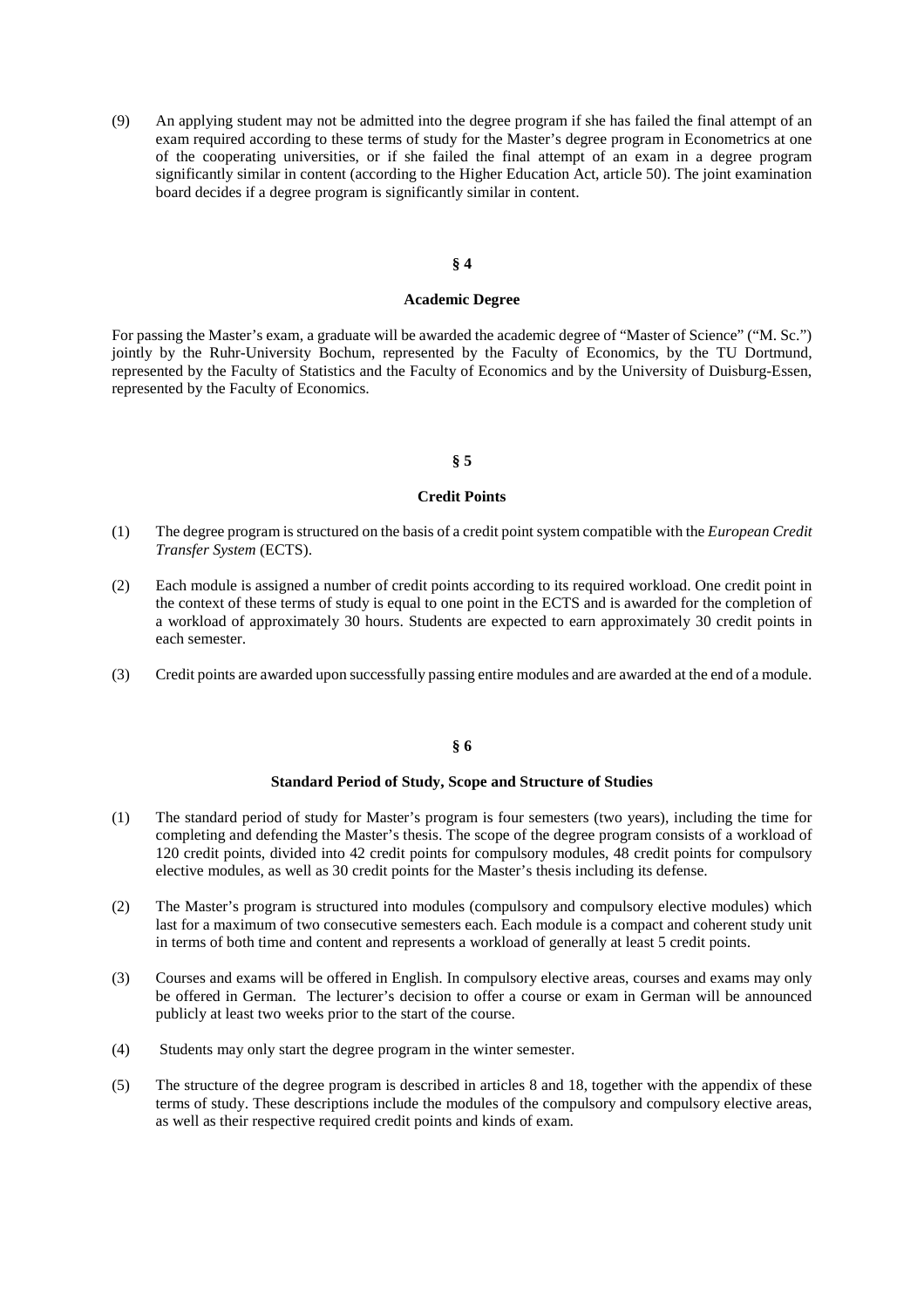#### **Admission to Module Courses, Admission to Courses with Limited Numbers of Participants**

- (1) Admission to the courses of a module may be limited to those students who have successfully completed other modules. The individual conditions of admission follow the module descriptions in the Module Manual.
- (2) The courses of the Master's Program in Econometrics are offered by the Faculty of Economics at Ruhr-University Bochum, the Faculty of Economics at the University of Duisburg-Essen or the Faculty of Statistics or the Faculty of Economics at TU Dortmund University. The courses may be limited to a given number of participants (for reasons according to the Higher Education Act, article 59, paragraph 2, section 1).
- (3) The decision to limit the number of participants, as well as to set the maximum number of participants for a given course, is made by the department which offers the course. This also applies to courses that are offered in multiple study programs. Decisions to limit the number of participants will be announced publicly.
- (4) If the number of applying students exceeds the capacity of a course, admissions are decided on the basis of special considerations regarding the students. At the request of the lecturer, this decision is made by the dean of the department or by an appointed lecturer assisted by the Department Committee of Study and Lectures. Students will be considered for admission in the following order:
	- 1. Students who depend on completing the course in order to proceed in their chosen degree program at that point in time. This includes students for whom the course is intended according to the descriptions in the Module Manual and the official study plan for their current semester. It also includes students who are in the last semester of their study program or in a later semester according to the standard duration of studies and who depend on admission to the course in order to complete their degree within the standard period of study or close to it.
	- 2. Students who do not depend on completing the course in order to proceed in their chosen study program at that point in time, or guest students admitted to the course who depend on completing it for their chosen degree program at that point in time (according to the Higher Education Act, article 52, paragraph 2).
	- 3. Other guest students admitted to the course (according to the Higher Education Act, article 52, paragraph 1) as part of their chosen degree program.
	- 4. Other students of TU University Dortmund, Ruhr-University Bochum or the University of Duisburg-Essen who fulfill the requirements for participating in the course.
- (5) If it becomes necessary to limit admissions within one of the above groups, applying students will be considered in the following order:
	- 1. Students with a lasting or permanent physical disability, chronic illness or personal duties towards their family (such as being the main raising parent of children who live with the student, or providing regular care for a spouse, a legal life partner or for an immediate relative who is legally in need of care).
	- 2. Students who are required to repeat a course within the respective module in order to complete it.
	- 3. Once all other criteria have been exhausted, access will be decided by drawing lots.
- (6) It is a student's responsibility to file an official request in order to be considered as part of the groups described in paragraph 5, sections 1 and 2 when applying for admission to a course. The student must provide documentation justifying her request to the dean of the department before the publicly announced application deadline.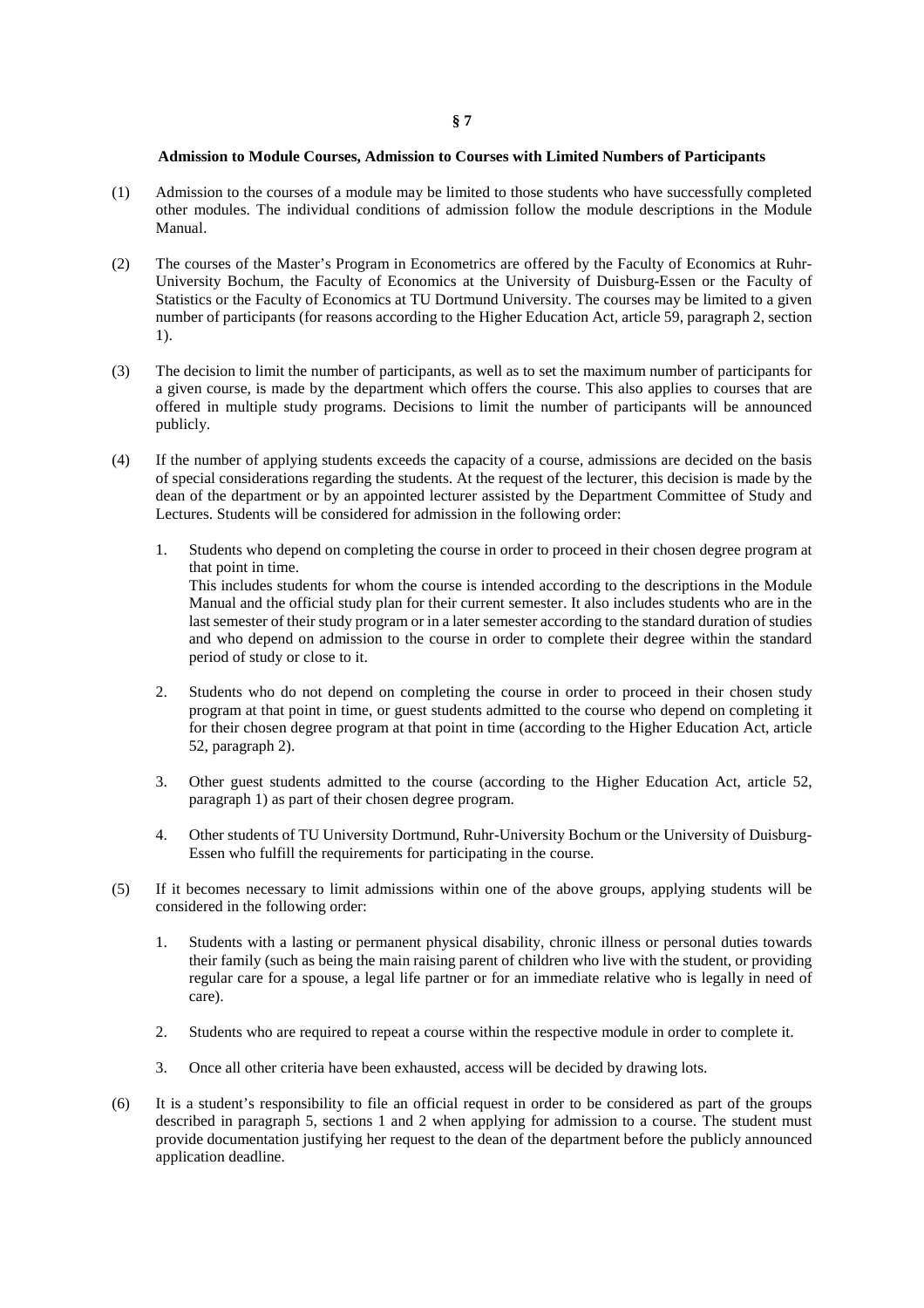(7) The Faculty of Economics at Ruhr-University Bochum, the Faculty of Economics at the University of Duisburg-Essen, as well as the Faculty of Statistics and the Faculty of Economics at TU Dortmund University will work to the best of their abilities to ensure that students from the group described in paragraph 4, section 1 suffer no or at most a one semester delay in their studies due to the restriction of the number of course participants.

# **§ 8**

#### **Exams**

- (1) A module is generally concluded by a single exam. It is completed once a student passes the graded module exam. In some cases, a module may be also completed through accumulated exams during the individual courses. The kinds of exams for each module (module exam or accumulated exams) are detailed in the appendix of these terms of study.
- (2) Module exams and accumulated exams are administered separately to the regular courses, usually in the form of written, oral or digitally administered exams, or as digitally submitted exam work (written exams, oral or written presentations, academic papers, portfolios, posters/project presentations, exercises, or a combination of the above). An examiner may decide on other appropriate types of exams not mentioned above in cooperation with the joint examination board.
- (3) The kind of exams as well as the exam type and scope are either stated in the module descriptions in the Module Manual or will be announced by the examiner no later than two weeks after a course has started. Given good reason a request to the joint examination board can be made to deviate for a limited time period from the exam form stated in the Module Manual.
- (4) A student may be admitted to a given module exam or perform accumulated exams only if she has completed the exams listed as prerequisites in the module descriptions in the handbook of study modules.
- (5) Written module exams take at least 60 minutes and no more than 240 minutes. Oral module exams take at least 20 minutes and no more than 45 minutes for each student. In the case of accumulated exams, written exams should take no longer than 240 minutes, while oral exams should take between 15 and 30 minutes for each student. In some cases, exceptions may be made to these time frames with good reason.
- (6) Written exams and exams in electronic form may consist of multiple-choice tests or include elements of such tests. When using multiple-choice, the examiner must take special care to ensure that the test fits the given course and module, its contents, and its required proficiencies, and that the test provides reliable evaluation results.
- (7) Written exams are supervised and take place in closed sessions. The examiners will publicly announce which possible study aides, tools or materials are permitted for the exam no later than four weeks before the exam.
- (8) Students must be informed of the results no later than eight weeks after the exam, but always in time before the date when an exam can be repeated. A sufficient time period of must be guaranteed between announcing the grades of the first exam and the date of the second exam. Each student's privacy regarding their examination results must be protected.
- (9) If an oral exam is administered by a single examiner, the examiner has to give the attending observer a say in the grading process (according to article 19, paragraph 1). If two examiners are present for an oral exam, each of them decides on a grade separately (also according to article 19, paragraph 1). The final grade of the oral exam is then derived from the mean of these two grades (according to article 19, paragraph 7). If only one of the examiners decides on a grade of at least "sufficient" (4.0), the exam must be repeated, but does not count as a failed attempt. The joint examination board will then appoint a new examiner or two new examiners.
- (10) The main topics and results of an oral exam must be recorded in a protocol. The student must be informed of the results immediately after the oral exam. Students who wish to take the same exam during a future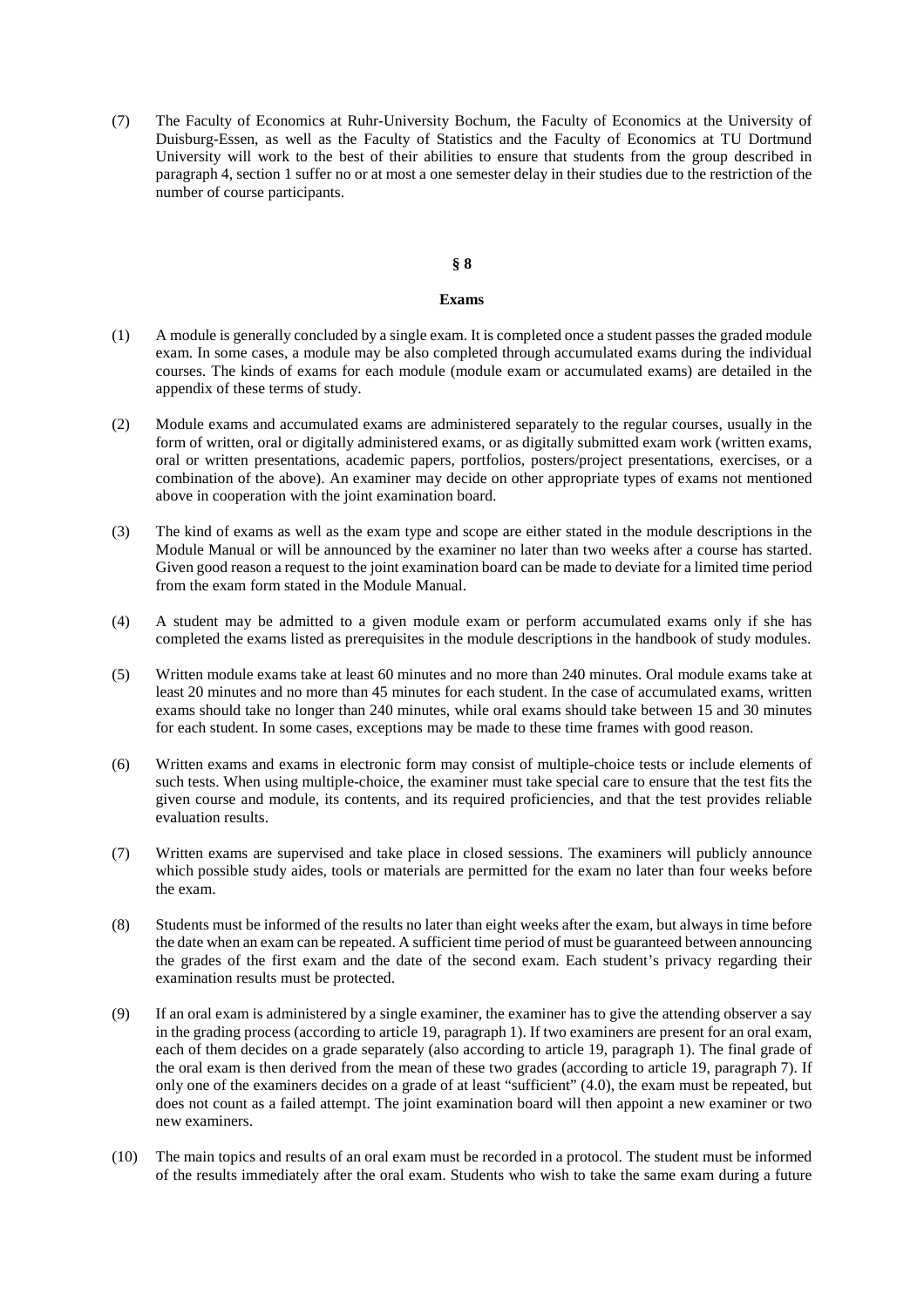examination period are allowed to sit in and observe an oral exam at the discretion of the examinee if the exam location permits this. Observing an exam does not include the evaluation process following the exam or the presentation of its results. In case of disturbances or attempts to influence the exam, observers may be excluded by the examiner.

- (11) For exams, written or oral, that lead to the completion of the study program or that are being repeatedly sat for the last time with the possibility that the student will be excluded from the study program without recourse at least two examiners must be present (as defined in article 14). Oral exams must always be administered by several examiners or by a single examiner in the presence of an academic expert exam observer. All oral exams must be administered to an individual student.
- (12) Modules which are concluded by a module exam may also require additional course work as part of the individual courses. This may include academic papers, internships, exercises, written or oral tests, written or oral presentations or written records of a lecture. Such work may be graded, or evaluated as "passed" or "not passed. The student is only admitted to the exam module upon successfully passing all the required course work.
- (13) The requirements for additional course work are significantly lower than for a module exam or accumulated exams both in terms of form and scope. Any required course work that is not specified in the module descriptions in the Module Manual will be announced by the lecturer at the beginning of the course.
- (14) In compulsory elective courses which are taught in German, exams may also be administered in English in special cases, if both the examinee and the examiners agree.
- (15) Courses may have attendance requirements if their study goals depend on the active participation of students. Provisions concerning compulsory attendance must observe the constitutional principle of proportionality. Attendance requirements are determined on the basis of a vote of the advisory board or a two-thirds majority of the department board. Attendance requirements must be noted in the module descriptions of the Module Manual.

#### **§ 9**

#### **Compensation for Disadvantages**

- (1) Exams may be modified to accommodate students with a lasting or permanent physical disability or chronic illness, if a student provides the relevant medical certification. If her medical condition prevents a student from taking an exam or parts of an exam within the designated deadline, in its given form or its given time frame, the head of the joint examination board will determine appropriate alternative means of taking the exam, or an appropriate alternative deadline. This also applies to course work required to be eligible to take an exam. Furthermore, exceptions may be made regarding the permission to use study aides, including tools or personal assistants, as well as the number of allowed attempts to repeat an exam or the conditions for repeated attempts. Such accommodating rulings should apply to the entirety of the degree program for individuals with a disability or a chronic illness, assuming that their medical situation is not expected to change during the course of the degree program. When in doubt, the office of the advocate for students with disabilities must be consulted (for example, the Department of Disability and Studies at the center for higher education at TU University Dortmund, or the Service Center for Students with Disabilities at Ruhr-University Bochum).
- (2) Compensation for disadvantages will be granted on a case-by-case basis by the joint examination board after a student has applied for it at the Central Examination Administration Office. Examinations will accommodate down time due to being the main raising parent of children who live with the student, or providing regular care for a spouse, a legal life partner or for an immediate relative who is legally in need of care.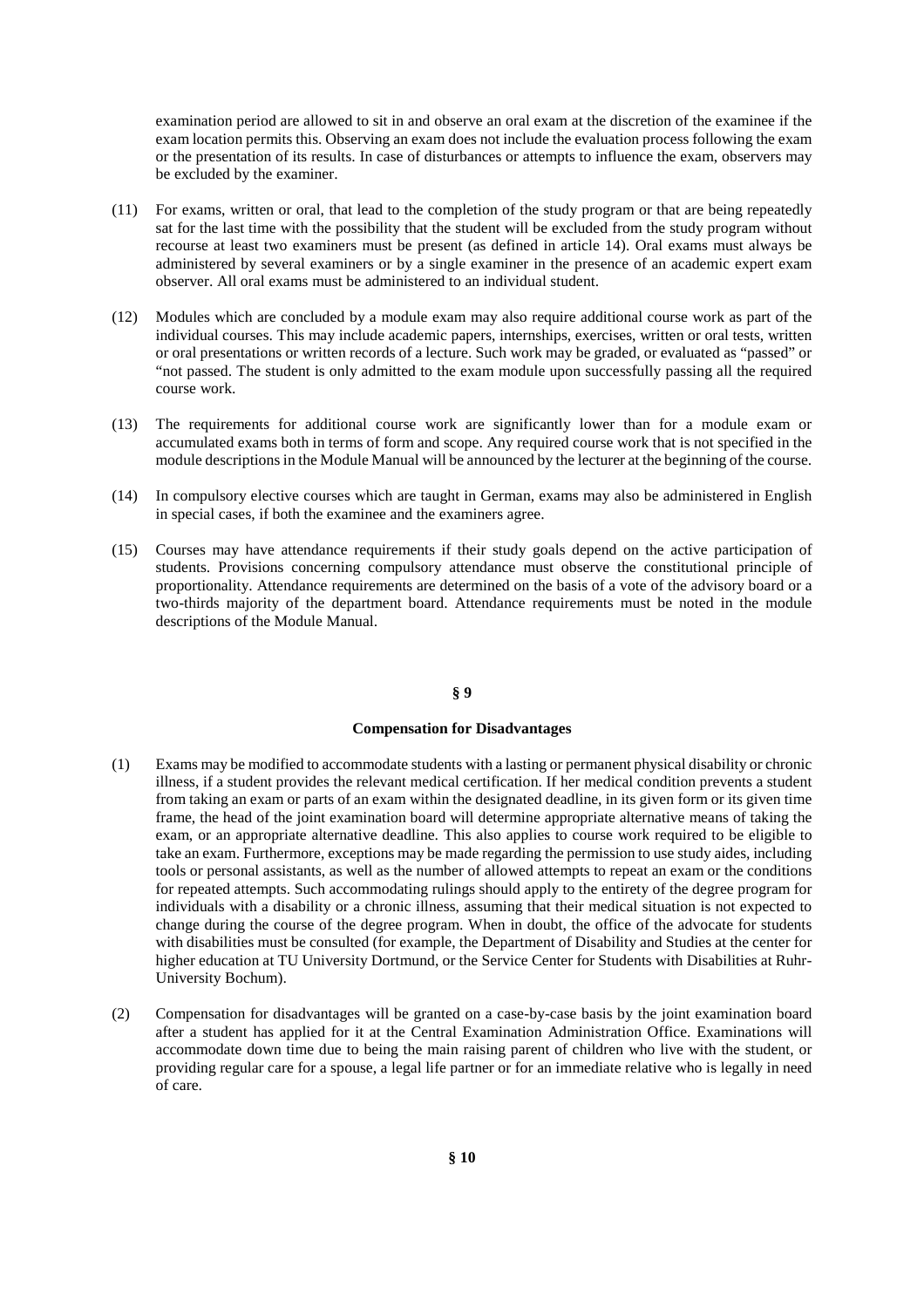#### **Maternal Protections**

The legal maternal protection periods do apply, as well as the corresponding provisions of the maternal protection law (see article 64, paragraph 2, section 5 and paragraph 2a of the Higher Education Act for the state of North Rhine-Westphalia).

### **§ 11**

### **Dates and Deadlines**

- (1) The dates of all examinations must be set in such a way that no lectures are missed or cancelled. The dates of written and oral exams are set by the joint examination board and must be announced publicly as soon as possible, but no later than four weeks before the end of the lecture period. The time period for oral exams will be announced no later than four weeks before the earliest date of the chosen period. The individual oral exam dates for each student will be announced no later than one week before the exam.
- (2) It is the students' responsibility to keep herself informed on the examination dates.
- (3) Students must apply for written or oral exams no later than two weeks before a given exam. The application period should be two weeks long. The deadline for applications must be made publicly available by the joint examination board at the beginning of a semester or at least one month before the deadline.
- (4) Applications for all students are managed by the system of TU Dortmund University. The terms and deadlines for applying to other exams at the Faculty of Economics at TU Dortmund University, as well as the Faculty of Economics at the University of Duisburg-Essen are determined by the joint examination board.
- (5) A student may cancel an application for an exam without stating a reason until up to one week before the exam date in case of an oral exam, or until up to one day before the exam date in case of a written exam. The student is then considered as not having applied for the exam. In courses at the Faculty of Economics at TU Dortmund University, the exam date is the date of the legally binding declaration of taking part in the exam, given to the examiner.

### **§ 12**

#### **Repeating Exams, Passing the Master's Exam, Definitive Failure to Pass**

- (1) If a student does not pass a module exam or its accumulated exams or the exams are considered not to be passed, she is entitled to two further attempts to pass the exam. If a student does not pass an individual accumulated exams, only that individual exam has to be repeated. A student who passes an exam is not allowed to retake it.
- (2) As an exception to paragraph 1, a student is only entitled to a single additional attempt of the Master's thesis (according to article 20) as well as the defense of the thesis during the Final Master's Module (according to article 21). If a student fails her Master's thesis she must be assigned a new topic. During a repeated attempt, a candidate may only reject a topic for the Master's thesis (according to article 20, paragraph 6) if she did not make prior use of this right in the course of her first failed attempt.
- (3) If a student definitively fails to pass a compulsory elective module without any remaining attempts, she may compensate for this by successfully completing other compulsory elective modules, as long as the definitively failed modules do not exceed a total workload of 12 credit points. If more than 12 credit points worth of compulsory elective modules are definitively not passed, it is no longer possible to compensate for these by successfully completing other compulsory elective modules.
- (4) A student has passed the Master's exam when she has earned all 120 credit points from the module exams and accumulated exams, as well as from the Master's thesis.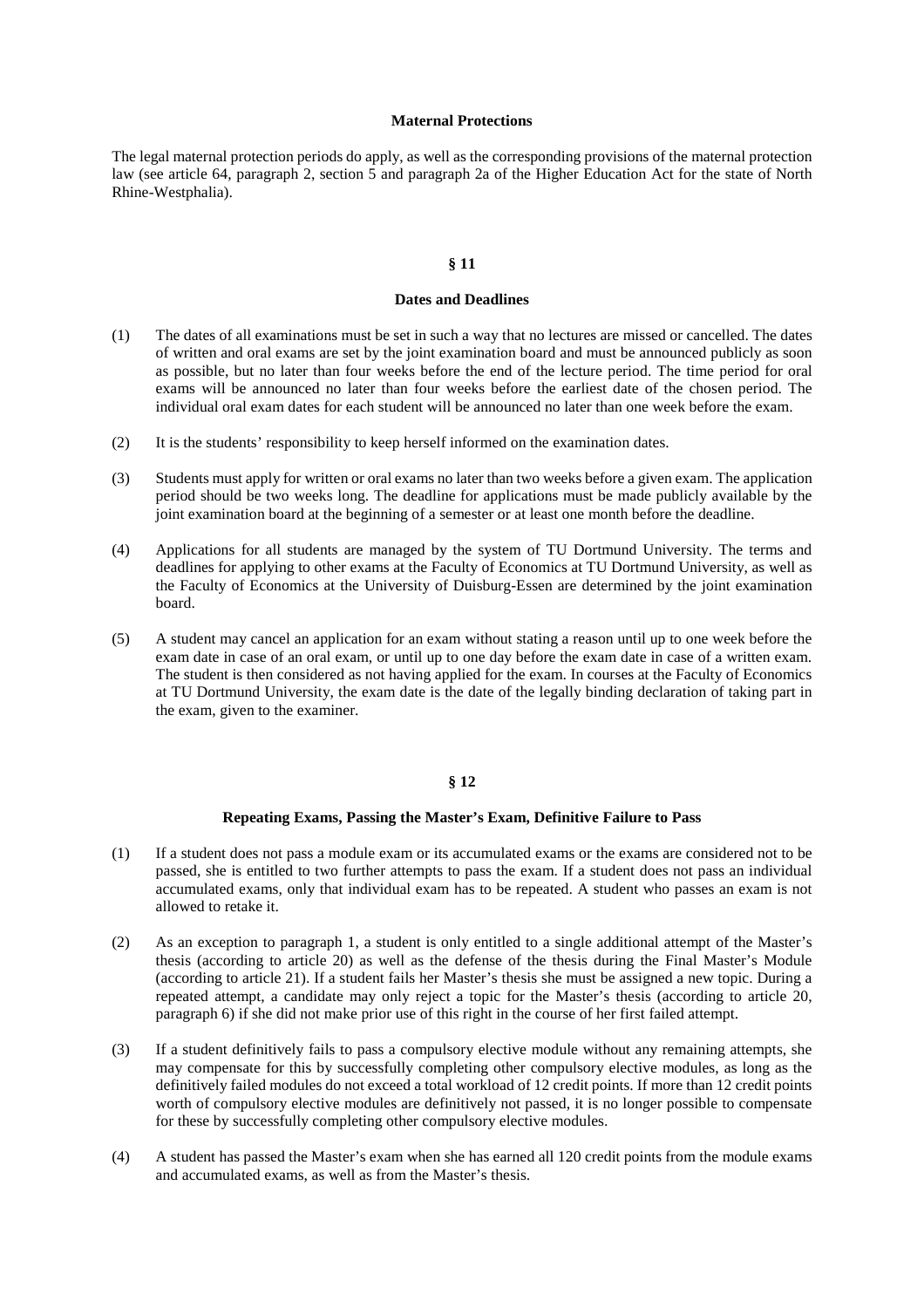- (5) A student has definitively failed to pass the Master's exam, if any of the following applies:
- a) A part of the accumulated exams of the Final Master's Module (consisting of the Master's thesis and the defense of the thesis) has failed to receive a passing grade or is considered not to be passed after the repeated attempt
- b) It is no longer possible for a candidate to earn the required total number credit points.
- c) One of the compulsory modules listed in article 18, paragraph 3, section a has been definitively failed or not passed.
- d) Compulsory elective modules worth a total of more than 12 credit points have been definitively failed or not passed.
- (6) If a candidate has definitively failed to pass the Master's exam or another exam, the head of the joint examination board will notify the candidate in writing. Such a notification must include information about a possible appeals procedure. A candidate may demand a certificate for the exams she has passed. Such a certificate includes a clause stating that it cannot be used to continue the studies at another university.

### **§ 13**

## **Joint Examination Board**

- (1) The Faculty of Economics at Ruhr-University Bochum, the Faculty of Economics at the University of Duisburg-Essen and the Faculty of Statistics and the Faculty of Economics at TU Dortmund University establish a joint examination board which will be responsible for the matters assigned to it by these terms of study.
- (2) The joint examination board consists of six members and is composed as follows. Four members must be university professors, specifically one professor from each of the cooperating faculties and elected by each of the Facultys. One member must be part of the academic staff and one member must be a student from the Master's Program in Econometrics, both of whom are elected by the Faculty of Statistics at TU Dortmund University. The joint examination board elect a head of the board and a vice head of the board from the group of university professors. Both positions cannot be filled by persons from the same university. The respective boards of the Facultys also elect a proxy for every member of the board, with the exception of the head of the board and the vice head of the board. University professors and academic staff members are elected for a period of two years, while student members are elected for a period of one year. Reelections are permitted. Should the election of the joint examination board or the election of an individual board member be declared void after they have been inaugurated, any previous rulings and official actions remain legally effective.
- (3) The joint examination board is an official body according to the Administrative Procedure Act and the Administrative Procedural Law. In terms of the requirements for jurisdiction, the seat of the joint examination board is at TU University Dortmund.
- (4) The joint examination board will ensure that the terms of study are followed and that students in the Master's Program in Econometrics are guaranteed the opportunity to complete a certified degree program concluding with a "Master of Science" degree. In particular, the board is responsible for ruling on any officially disputed decisions regarding examinations. It will regularly report on developments concerning the number of exams, study durations, as well as grade distributions to the boards of the departments, at least once every year. Such reports must be properly disclosed by the Faculty of Economics at Ruhr-University Bochum, the Faculty of Economics at the University of Duisburg-Essen and the Faculty of Statistics and the Faculty of Economics at TU Dortmund University. The joint examination board may suggest reforms to the terms of study and the study plan. The joint examination board can delegate the following issues to the head of the board: the recognition of qualifications, complaints, time-sensitive decisions, setting registration deadlines, setting exam dates, compensation for disadvantages and the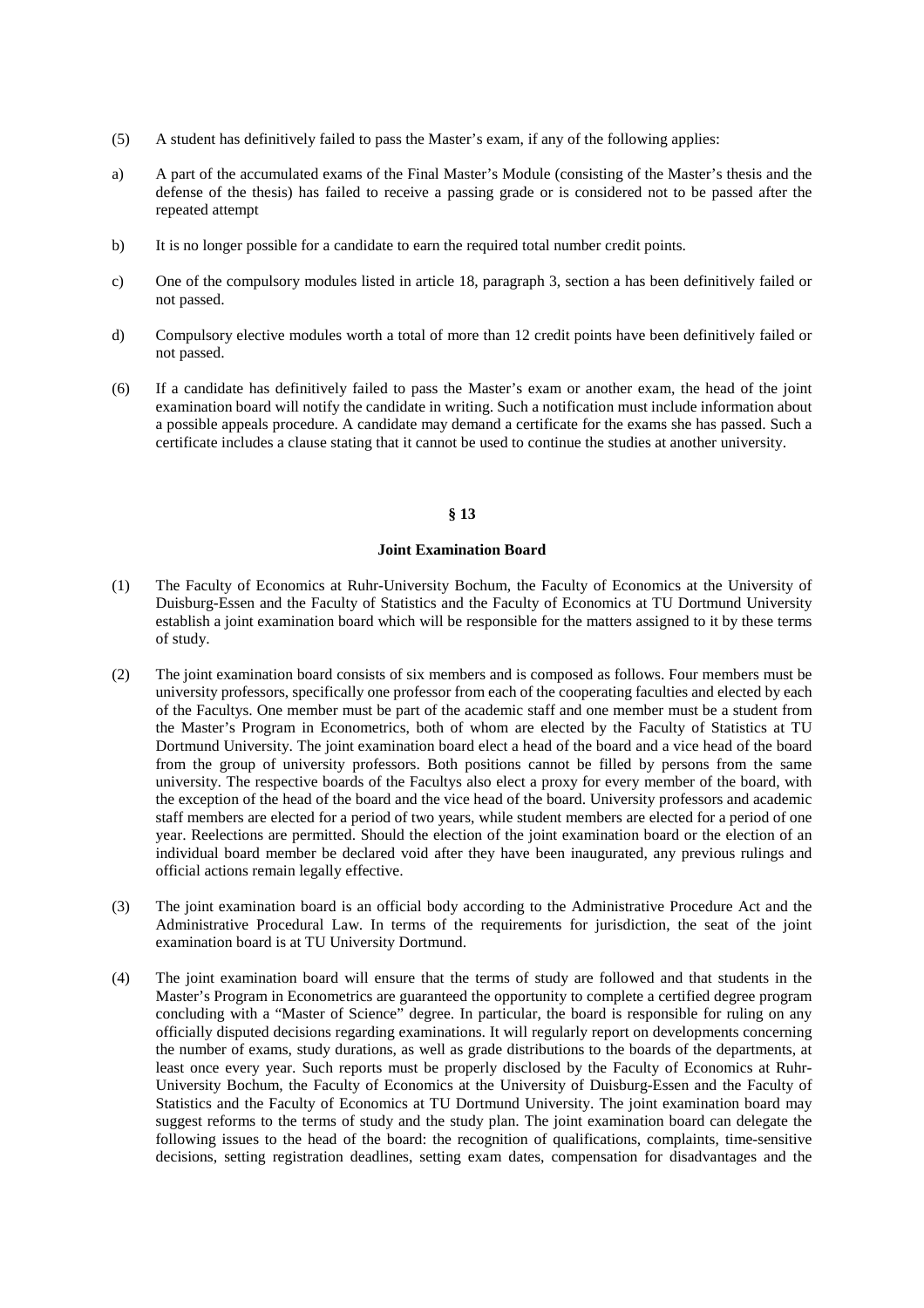assignment of examiners. Rulings on officially disputed decisions and the duty to report to the board of the department boards cannot be delegated to the head of the joint examination board.

- (5) The joint examination board is quorate if the following are present: the head of the board or the vice head of the board, one other member from the group of university professors, as well as at least one more member of the board with voting power for the issue at hand. Decisions are made by simple majority. The head of the board has the casting vote in case of a tied vote. Student members of the joint examination board will not take part in decisions concerning the evaluation and recognition of study and exam performances, or concerning the appointment of examiners or their attending observers.
- (6) Members of the joint examination board have the right to observe examinations.
- (7) The sessions of the joint examination board are not open to the public. Members of the board are bound by official secrecy, as are their proxies, the examiners, as well as their attending observer. Any one of the above who is not already in a position of public service must be sworn to official secrecy by the head of the joint examination board.
- (8) The joint examination board makes use of the administrative assistance of the Central Examination Administration Office at TU Dortmund University for performing its duties. The cooperating universities will submit the information required for the administration of exams to the Central Examination Administration Office at TU Dortmund University.

# **§ 14**

## **Examiners and Attending Observer**

- (1) Examiners are appointed from the lecturers at one of the cooperating universities who have at least completed the Master's exam or an equivalent degree and who are holding or have held a teaching position in the Master's Program in Econometrics. Attending observers for oral exams are appointed only from those who have completed a Master's exam or equivalent degree in the respective academic field, or who can provide proof of equivalent relevant qualifications.
- (2) The joint examination board appoints examiners as well as attending observers in accordance with the legal requirements. It may delegate these decisions to the head of the joint examination board. The appointment of attending observers may be delegated to the examiners.
- (3) Examiners independently conduct their examination duties. They are responsible for preparing exam topics and carrying out the examinations. They decide on the permitted use of specific tools or materials during an exam.
- (4) A candidate may suggest an examiner for their Master's thesis. The candidate's suggestion should be accommodated if possible. However, there is no legal claim to such a suggestion.

## **§ 15**

#### **Recognition of Previous Academic Work, Qualifying for Advanced Semesters**

(1) A student's previous academic work may be recognized towards the requirements of the degree program if the following conditions are met. The student must file an application for the previous work to be recognized. The workload and the proficiencies acquired must not be significantly different from the academic work they replace. The academic work must have been completed at one of the following: another state university or a university recognized by the state; a state vocational academy or a vocational academy recognized by the state; or a foreign university recognized by the state. The above also applies to students changing between different study programs at TU Dortmund University or between study programs at Ruhr-University Bochum or at the University of Duisburg-Essen.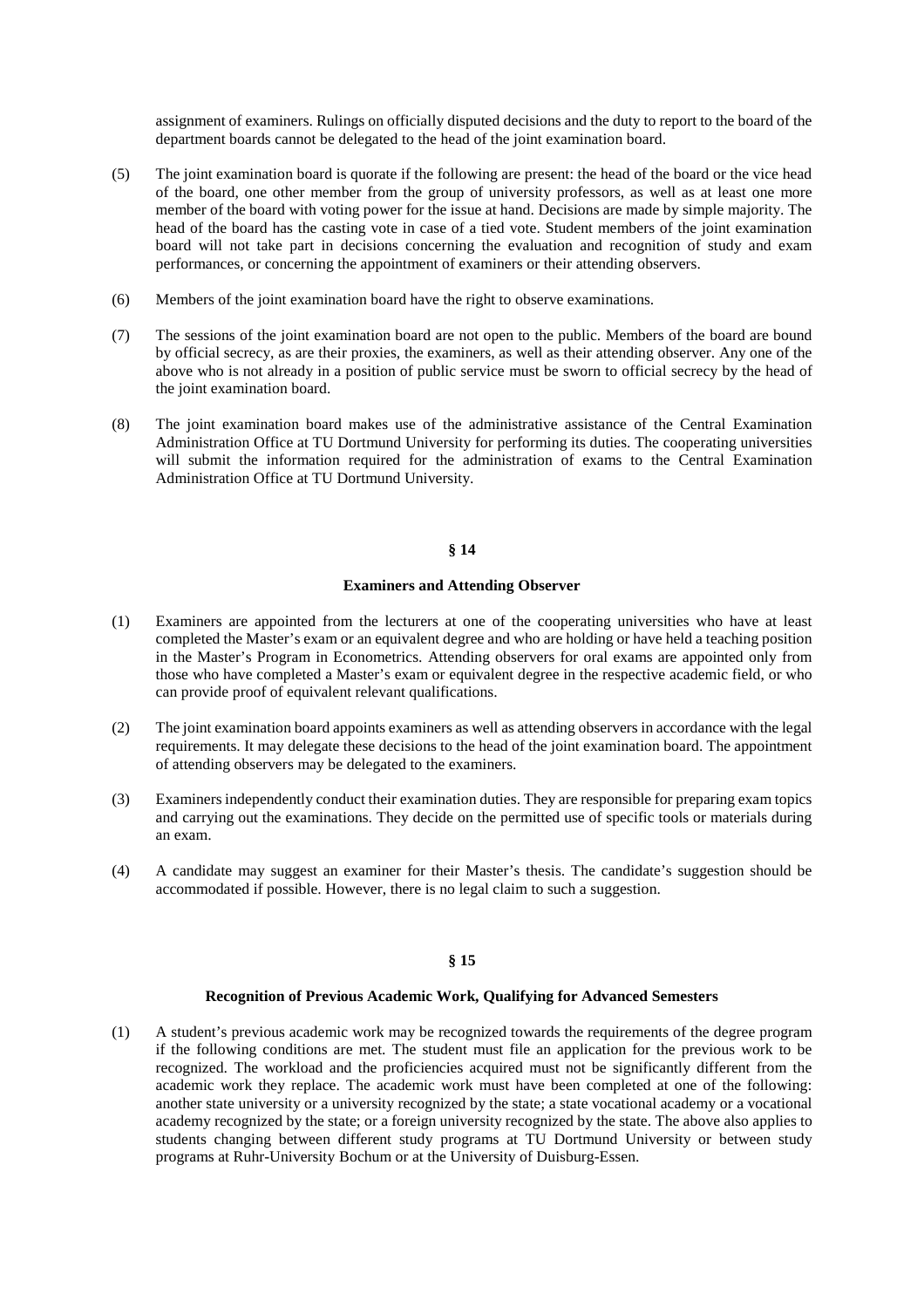- (2) The criteria for determining significant differences are based on a comparison between the content, scope and work requirements of the previous completed academic work and the academic work they are to be recognized for. When determining the significance of differences of academic work from universities from other countries, decisions must be made in accordance with the equivalence agreements and the agreements in the context of university partnerships put forth by the Conference of Ministers of Cultural Affairs and the German Rector's Conference. When in doubt, the Central Office for Foreign Education (ZAB) may also be consulted.
- (3) Credit Points earned within the European Credit Transfer System (ECTS) will be recognized if the following necessary conditions are met. Before leaving to study abroad, a student should enter a written agreement between her, a representative of the joint examination board, as well as a representative of the department of the host university determining how and which amount of credit points will be recognized. If a cooperation agreement between both universities already exists, such a written agreement is not necessary.
- (4) It is possible for students to enter into the degree program in an advanced semester. An evaluation exam will determine if they are eligible to do so (according to article 49, paragraph 12 of the Higher Education Act). The knowledge and proficiencies demonstrated in the evaluation exam will then be recognized as academic work required for the Master's Exam. The results of the certificate for the evaluation exam are binding for the joint examination board.
- (5) Other proficiencies and qualifications from non-academic backgrounds may also be recognized as previous academic work (for example, such as proficiencies and qualifications from previous employment or vocational training). A student must apply for these to be recognized. Such work will be recognized only if it is determined to be sufficiently similar in terms of level and content and it may only account for a maximum of 50% of the credit points required for the Master's program.
- (6) The body responsible for recognizing previous academic work and other qualifications is the joint examination board. It also rules on formal objections to decisions made on the basis of this paragraph. In regular cases, the joint examination board may delegate these responsibilities to the head of the joint examination board or to one of its members from the group of university professors. Rulings on formal objections cannot be delegated. When ruling on whether significant differences exist, a representative of the relevant field of study must be consulted. If an application for previous work to be recognized (in the context of paragraph 1) is denied, the applicant may appeal to the rectorate for the ruling to be reviewed. The rectorate will then issue a recommendation to the joint examination board as to how to proceed with the application in question.
- (7) Applications for the recognition of previous work should generally be made at the time of a student's general application and enrollment into the degree program, or as part of her admission as a guest student from a degree program at another university. The person applying for the recognition of work must specify the individual modules of her degree program she wants to be recognized.
- (8) In cases where required documentation for previous academic work, proficiencies or qualifications are not available at the time of enrollment, it is possible for a student to apply for the work to be recognized at a later date. Previous work cannot replace a module for which the applicant has already begun the examination process.
- (9) As part of the decision process of recognizing previous work, it is the applicant's responsibility to provide the relevant materials supporting her claim in the proper form at the time of the application. Relevant materials for determining significant differences include: a list of grades, certificates and diplomas, transcripts of records, learning agreements, diploma supplements, as well as module descriptions and other documentation of contents (if applicable). Such materials must be provided in German or in English. If the source material is in another language, it must be made available as a certified translation.
- (10) The joint examination board must justify any decisions to decline a recognition comprehensively and in writing. The burden of proof that an application fails to meet the conditions for work to be recognized (according to the criteria of article 15, paragraph 1) lies with the joint examination board.
- (11) If the joint examination board rules that no significant differences exist, the previous work is recognized completely. Previous work may also be recognized only as part of a module. The respective module will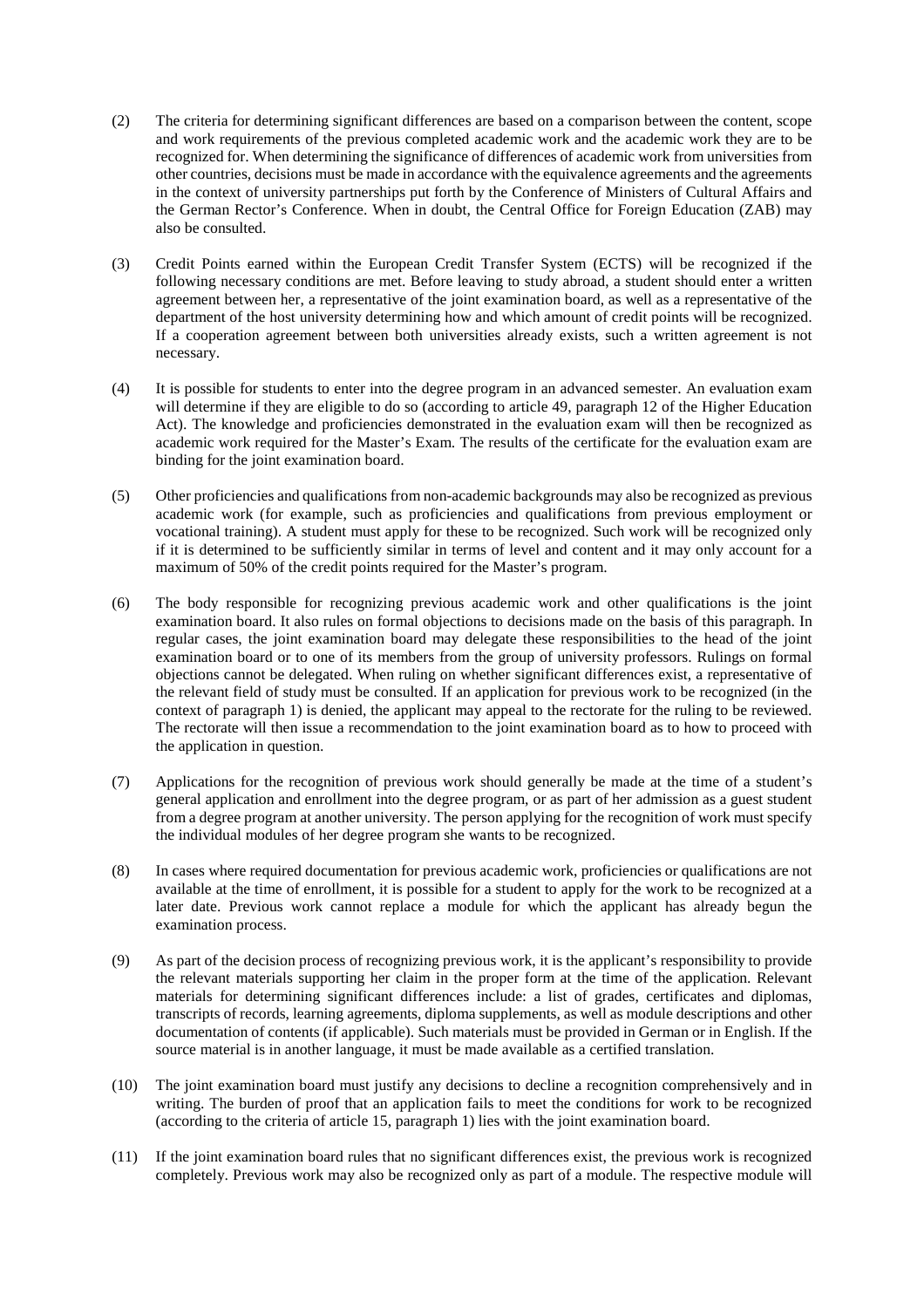then only be completed and the student will only receive credit for the work after the still missing work has been completed in accordance with these terms of study. The same applies for the recognition of other proficiencies or qualifications. The recognition will be noted in the certificate of grades and in the transcript of records.

- (12) A student may be admitted to courses or exams without fulfilling the necessary conditions at the time, if these would be met by previous work where the decision process of recognition is still pending. The joint examination board decides whether to admit the student if its ruling on the recognition cannot be made in time for the course or exam in question.
- (13) If previous work is recognized, its grade must be transferred and counted towards the final grade, provided the grading systems are comparable. If the grading systems are not comparable, the work will be marked as "passed". If a module cannot be graded as a result of recognized academic work, proficiencies or qualifications without comparable grades, the module will not be included as part of determining the final grade. Academic work, proficiencies or qualifications without comparable grades may only make up a maximum of one-third of the required work of the degree program.
- (14) The joint examination board must rule on applications concerning the recognition of previous academic work or other proficiencies or qualifications within a deadline of three months. The deadline begins as soon as all relevant materials and information have been made available to the joint examination board.
- (15) Formal objections against rulings based on these terms must be filed within one month of when the ruling was announced. Objections must be addressed to the head of the joint examination board responsible and must be made in writing or noted in writing (according to article 70 of the Code of Administrative Court Procedure). The decision regarding the objection must be made within one month and the applicant must be notified in writing. If the objection is declined, the written notification must include a justification and information about a possible appeal procedure.
- (16) The starting semester in the degree program for students whose previous work has been recognized (according to article 15, paragraph 1) is determined as follows. The amount of previously earned credit points is divided the total credit points to be earned in the given degree program. The result is the student's starting semester, where fractions smaller than .5 will be rounded down and otherwise, the result will be rounded up.

## **§ 16**

## **Defaulting, Withdrawing, Cheating and Breaches of Regulations**

- (1) An exam will result in a grade of "not sufficient" (5.0) or "not passed" if a candidate fails to appear for the exam without substantiated reasons or withdraws from the exam after it has started without substantiated reasons, or if she fails to hand in her written work in time.
- (2) Substantiated reasons for withdrawing or defaulting must be stated to the joint examination board in writing immediately, and they must include a convincing explanation and proof. In case of a candidate's illness or an illness of a child of whom the candidate is the main raising parent, the candidate must provide medical certification in German. In case of a candidate's illness, the medical certification must assert her incapability to take part in the examination. A medical certification substantiating withdrawing from a taken examination must assert the candidate's incapability at the time of the exam was not apparent to the candidate for medical reasons and that the candidate had no reason to doubt her own capability at the beginning of the exam. If the joint examination board does not recognize the reasons for defaulting or withdrawing as substantiated, it will notify the candidate in writing.
- (3) If an exam performance is influenced by cheating (such as using tools or materials that were not permitted, copying parts of a text without marking it as a quotation, copying from other candidates, etc.), it is considered to be graded as "not sufficient" (5.0) or "not passed". This is also the case for mere attempts of cheating. If an examiner or a proctor notices such an act or attempt during an examination, they will record this in writing. The joint examination board will then decide whether it constitutes cheating or an attempt at cheating resulting in an exam evaluation of "not sufficient" (5.0) or "not passed". In order to detect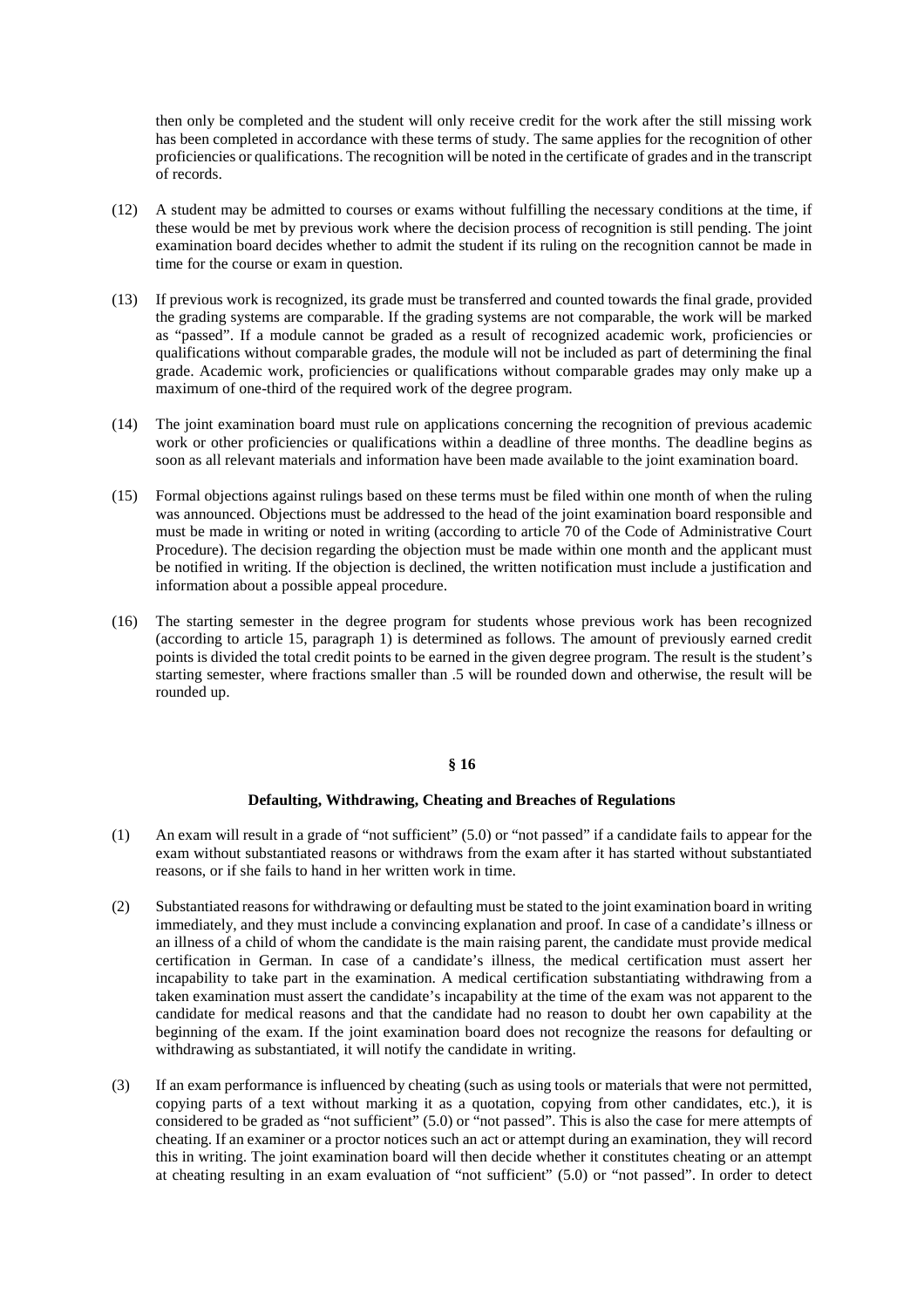cheating, examiners or the joint examination board may make use of plagiarism detection software or other digital tools. In cases of severe cheating or disturbances, the joint examination board may exclude a candidate from further exams. Any person who intentionally cheats or attempts to cheats commits an administrative offense. Such an offense may be punished by a fine of up to 50.000 Euros (according to article 63, paragraph 5 of the Higher Education Act of North Rhine-Westphalia).

- (4) A candidate who disturbs the proper proceedings of an exam (for example, by allowing others to copy her work) may be reprimanded or excluded from continuing the examination by the proctor or by the examiner. In such a case, the given exam is considered to be graded as "not sufficient" (5.0) or "not passed". The reasons for such a decision must be filed on record.
- (5) The joint examination board may require candidates to sign a declaration of authorship regarding module exams or accumulated exams declaring that they are the sole author of the work, that they have used no tools or materials except those permitted, and that all citations and references have been marked as such. In case of group work, such a declaration applies to the part marked as that candidate's contribution in the statement of conjoint work. Article 20, paragraph 10 remains unaffected.
- (6) A candidate may demand for rulings on the basis of paragraphs 1, 3 and 4 to be reviewed by the joint examination board. Such a demand must be made within a 14 days. If a review incriminates the candidate, she must be notified of the ruling in writing immediately. Such a notification must include information about a possible appeals procedure. Before a final decision is made, a candidate must be given the opportunity of a legal hearing regarding the matter.

# **II. Master's Exam**

## **§ 17**

#### **Admission to the Master's Exam**

- (1) In order to be admitted to the exam, a student must be enrolled at the time of the exam or at the time she applies for the exam. Specifically, she must be enrolled in the Master's degree program in Econometrics at TU Dortmund University and admitted as a guest student at the University of Duisburg-Essen and at the Ruhr-University Bochum (according to article 52, paragraph 2, section 3 of the Higher Education Act in conjunction with article 77, paragraph 1, section 3 of the Higher Education Act). For students during an official leave of absence, article 48, paragraph 5 of the Higher Education Act applies.
- (2) Admission to the exam must be denied if any of the following conditions apply:
	- a) The candidate has definitively failed to pass an exam required by these terms of study, either in the Master's program in Econometrics at TU Dortmund University, the University of Duisburg-Essen, or Ruhr-University, or in another degree program significantly similar in content.
	- b) The candidate has filed a pending official objection against the results of an exam in one of the degree programs mentioned above, and has not yet received a final and legally binding ruling whether or not she has definitively failed to pass the exam in question.
	- c) The candidate has already been admitted to the examination process of the same degree program at another university in the purview of German Basic Law, or in a degree program significantly similar in content.

### **Scope of the Master's Exam**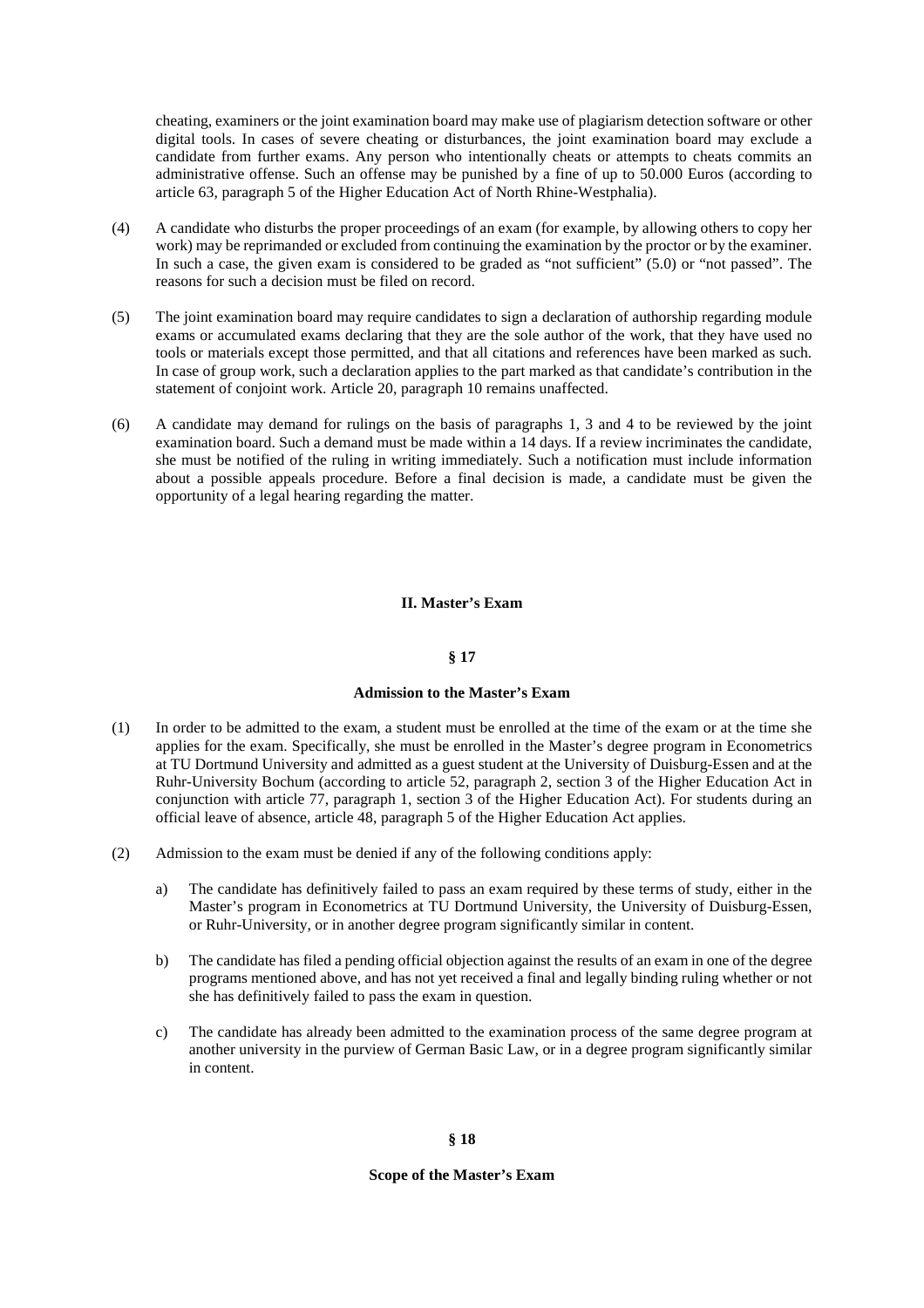- (1) The Master's exam consists of exams that are administered separately to the regular courses. A candidate must earn a total of 120 credit points in these exams, including the Master's thesis worth 30 credit points. 90 credit points must be earned in the compulsory and compulsory elective areas of study. The remaining 30 credit points must be earned through the Final Master's Module.
- (2) The kinds of exams (module exam or accumulated exams) are detailed in the appendix of these terms of study.
- (3) Credit points are distributed as follows:
	- a) The compulsory area worth 42 credit points:
		- 15 credit points from the module "Statistical Theory" (ME1)
		- 9 credit points from the module "Econometrics" (ME2)\*
		- 8 credit points from the module "Case Studies" (ME3)
		- 10 credit points from the module "Time Series Analysis" (ME4)

\* For Students who have already completed the module "Econometrics" (worth 9 credit points) as part of their studies in the Bachelor's program in Data Science/Statistics at TU Dortmund University, taking module "ME 2" will be replaced by successfully completing the module "Advanced Econometrics" (also worth 9 credit points) from compulsory elective area ME 7 (Econometric Methods).

- b) The compulsory elective area worth 48 credit points: students must complete modules from all three of the listed sections (ME 5, ME 6 and ME 7). The 48 credit points in the compulsory elective area represent both a minimum necessary number of credit points as well as an upper limit of possible credit points that may be counted towards the Master's exam from the compulsory elective. Credit points in the compulsory elective area are earned by completing modules from the listed sections, distributed as follows:
	- at least 11 and up to 26 credit points from the section "Economics" (ME 5)
	- at least 11 and up to 26 credit points from the section "Applied Econometrics" (ME 6)
	- at least 11 and up to 26 credit points from the section "Econometric Methods" (ME 7)
- c) The Final Master's Module worth 30 credit points
	- consisting of a Master's thesis with a topic from the field of Econometrics (worth 22.5 credit points) and the defense of the thesis (worth 7.5 credit points).

### **§ 19**

### **Evaluating Exam Performances, Earning Credit Points, Grading**

(1) The grades for the individual exam performances are decided by the respective examiners. They will use the following grades when evaluating an exam performance:

|       | $1 = \text{very good}$ | $\equiv$ | an exceptional performance                                     |
|-------|------------------------|----------|----------------------------------------------------------------|
| $2 =$ | good                   | $=$      | a performance significantly exceeding the average expectations |
|       | $3 = satisfactory$     | $=$      | a performance that meets the average expectations              |
|       | $4 = sufficient$       | $=$      | a performance that meets the expectations despite its flaws    |
|       | $5 = not sufficient$   | $\equiv$ | a performance that does not meet the expectations because of   |
|       |                        |          | significant flaws                                              |

In order to better distinguish between exam performances, grades may be raised or lowered in increments of 0.3. However, grades of 0.7, 4.3, 4.7 and 5.3 are not possible.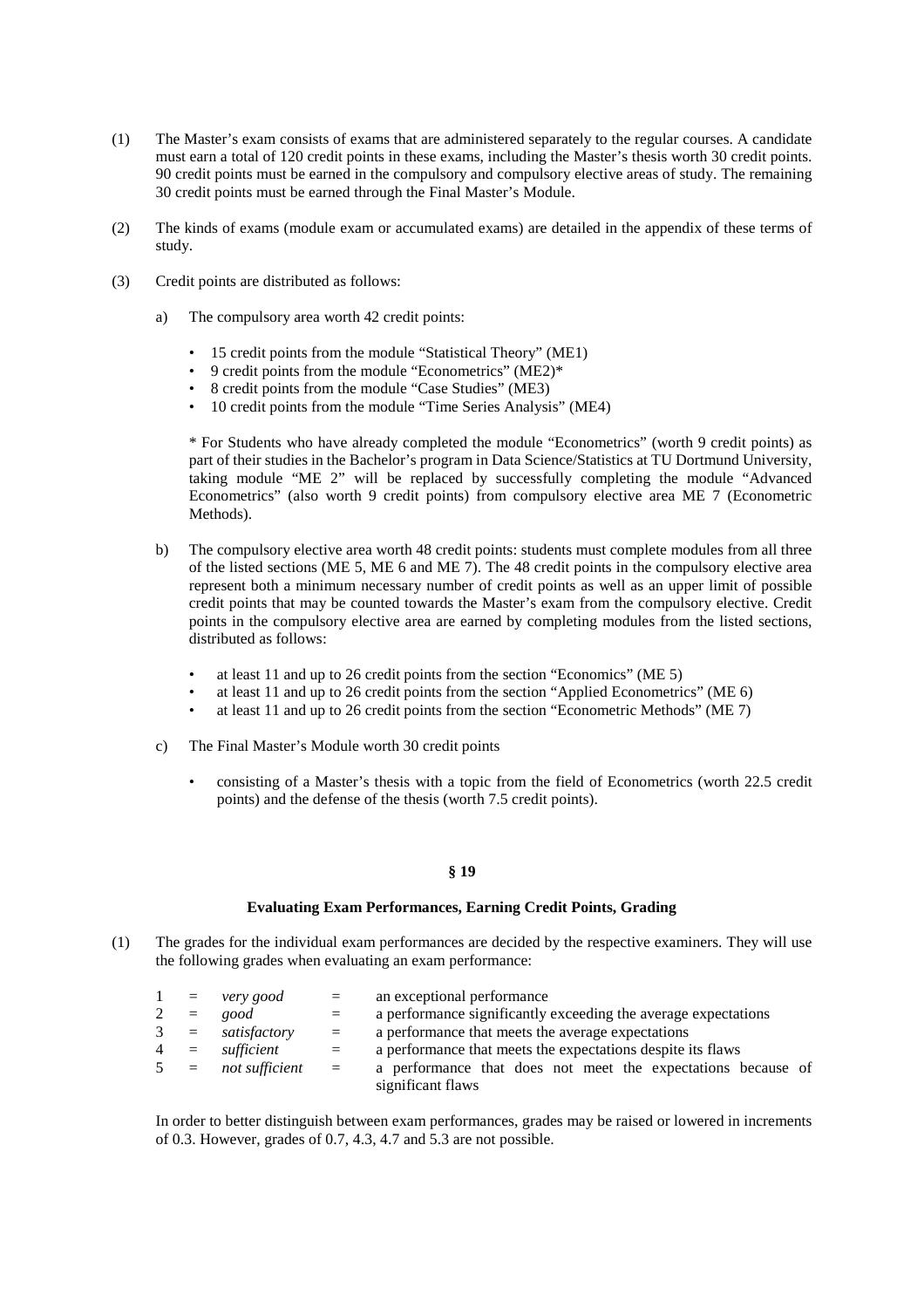(2) Exam performances which are not relevant for the final grade may either be graded according to paragraph 1, or using a simplified scale. The joint examination board must be consulted before using a simplified scale, which evaluates an exam performance as follows:

| passed     |          | a performance that at least meets the expectations                             |
|------------|----------|--------------------------------------------------------------------------------|
| not passed | $\equiv$ | a performance that does not meet the expectations because of significant flaws |

- (3) A candidate has earned the credit points of a given module if they have earned a module grade of at least "sufficient" (4.0) or as "passed".
- (4) A written exam consisting entirely of a multiple-choice test is considered passed, if either of the following conditions are met:
	- a) A candidate has earned at least 60% of the total possible test score, or
	- b) A candidate's test score is not more than 22% lower than the average test score of all candidates who took the test.
- (5) If a candidate has earned the minimum required test score according to paragraph 4 and has thus passed the exam, their grade will be as follows:

| 1 |       | $=$ very good    | if they score at least 75%                       |
|---|-------|------------------|--------------------------------------------------|
|   | $2 =$ | good             | if they score by at least 50%, but less than 75% |
| 3 |       | $=$ satisfactory | if they score at least 25%, but less than 50%    |
|   | $4 =$ | sufficient       | if they score less than 25%                      |

of the remaining points after subtracting the minimum required test score.

- (6) For a written exam consisting only in parts of a multiple-choice test, the parts will be graded separately. The multiple-choice test will be graded according to paragraphs 4 and 5, while the other parts will be graded in the regular manner. Both grades will then be used to form a total grade by weighting each grade according to each part's maximum achievable points. Paragraph 7 applies here as well. Paragraphs 4 to 6 do not apply, if the exam was graded by examiners defined by article 14.
- (7) If a module is completed with a module exam, the grade for the exam counts as the grade for the entire module. In case of accumulated exams, the grade for the entire module is derived from the mean of the grades of the accumulated exams. The grades must be weighted in terms of their worth in credit points and they must not be rounded to the nearest integer before determining the mean. If a student has earned more than the minimum number of credit points during the module, she may choose which constituent grades will be used to determine the module grade. The mean of the grades is translated into following final grades:

| up to 1.5                   | ゠        | very good      |
|-----------------------------|----------|----------------|
| above $1.5$ and up to $2.5$ | $=$      | good           |
| above 2.5 and up to $3.5$   | $=$      | satisfactory   |
| above $3.5$ and up to $4.0$ | $\equiv$ | sufficient     |
| above 4.0                   | $\equiv$ | not sufficient |
|                             |          |                |

When determining the grade for a module, only one decimal place will be used. All further decimal places will be discarded without rounding.

(8) The final grade of the Master's exam is calculated from the weighted average according to paragraph 7 of the compulsory modules (as per article 18, paragraph 3A) and the Final Master's Module grade (article 18, paragraph 3C), where each grade is weighted according to the credit points of the corresponding module, as well as from a single grade for all the compulsory elective modules (article 18, paragraph 3B) with a weight equal to their worth of 48 credit points. The single grade for the compulsory elective modules is calculated as the mean of grades of the completed compulsory elective modules weighted by their worth in credit points. Paragraph 7 applies here as well.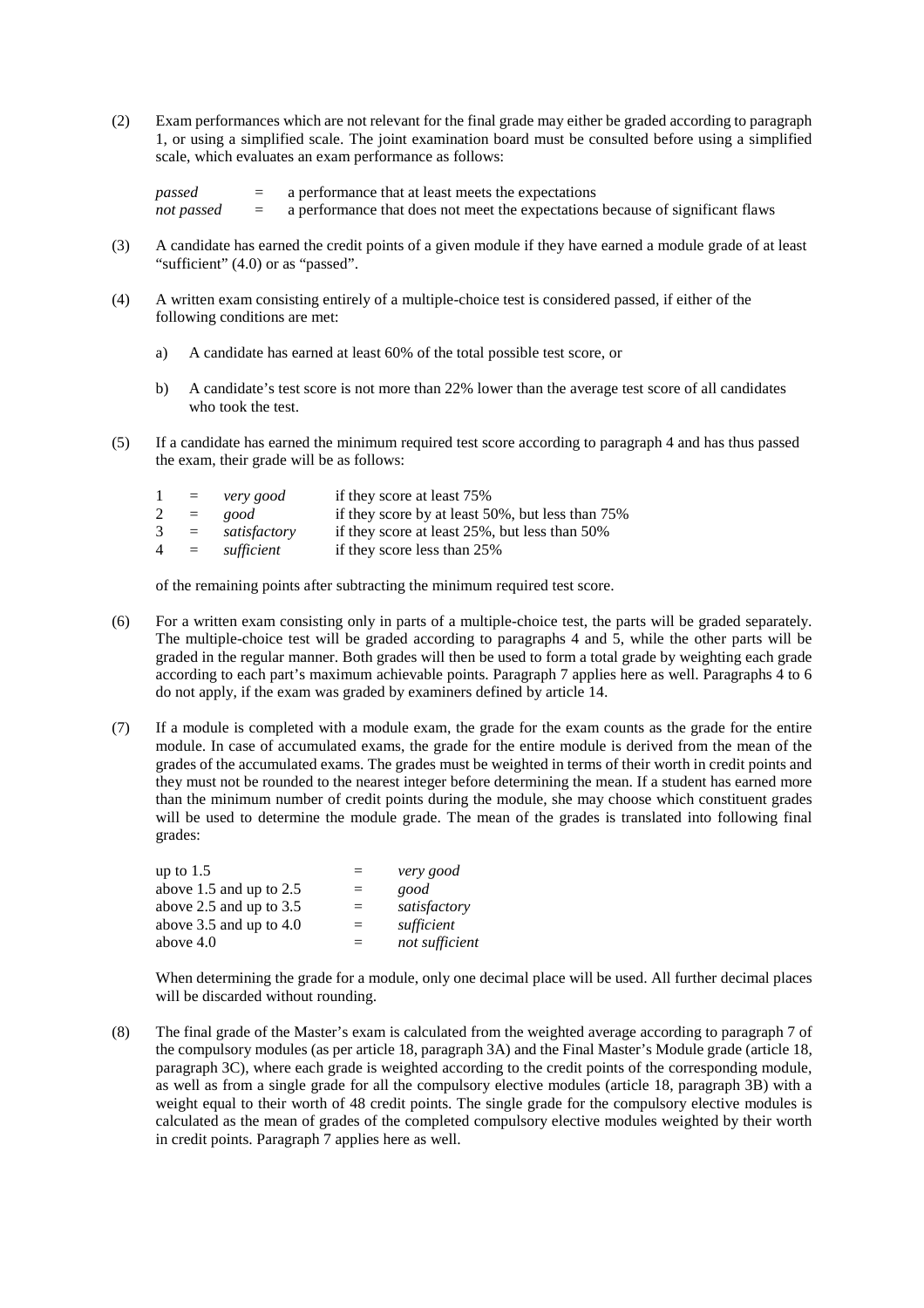- (9) Instead of a grade of "very good" (1.0), a graduate will be awarded the distinction "with honors" if they have earned a grade of 1.0 in their Master's thesis and if the mean of their module grades weighted by credit points including the Final Master's Module is not lower than 1.2.
- (10) The total grade will also be expressed as a grade according to the *European Credit Transfer System* (ECTS). ECTS grades may also be used for all graded exams, pending a decision of the joint examination board. ECTS grades are based on brackets among all students who passed:
	- $A =$  approximately the best 10% of all passing students
	- $B =$  approximately the next 25% of all passing students
	- $C =$  approximately the next 30% of all passing students
	- $D =$  approximately the next 25% of all passing students
	- $E =$  approximately the next 10% of all passing students
- (11) As a rule, ECTS grades are determined by comparing the cohorts of students from the previous six semesters. If such a reference group is smaller than 50 persons, the cohorts from the last ten semesters will be used. The current semester will not be considered when determining ECTS grades. No ECTS Grades will be given as long as the statistical data necessary for its relative evaluation is not available. The composition of the reference group must account for different academic degrees and degree programs. The reference group may also be composed differently in well-founded cases if the joint examination board rules accordingly.

## **§ 20**

## **Final Master's Module**

- (1) The Final Master's Module consists of the Master's thesis worth 22.5 credit points and the defense of the thesis worth 7.5 credit points.
- (2) The purpose of the Master's thesis is for a candidate to demonstrate that she is able to independently apply scientific methods to a challenging topic from the field of Econometrics within a given fixed period of time.
- (3) A Master's thesis may be issued and supervised by any university professor or habilitated member of one of the cooperating departments of the universities offering courses for the Master's program in Econometrics. Other scientists may issue and supervise a Master's thesis if they meet the relevant conditions (according to article 65, paragraph 1 of the Higher Education Act) and if the joint examination board agrees.
- (4) A Master's thesis is issued by the head of the joint examination board at a candidate's request. Before it can be issued, a candidate must have earned 42 credit points in the compulsory area as well as 30 credit points in the compulsory elective area. A candidate must attach proof with her application for the Master's thesis that the aforementioned necessary points have been earned. The date when the Master's thesis is issued must be filed on record. A candidate may make suggestions regarding the supervisor and the topic of the thesis in her application. If she waives her right to make a suggestion, the head of the joint examination board will find a topic and a supervisor for the Master's thesis.
- (5) The Master's thesis must be submitted within six months, counting from the date when the topic was issued. The topic and the given tasks must be defined in such a way that it is possible to complete them within this deadline. In special cases, the deadline may be extended only once by a maximum of four weeks by the joint examination board in agreement with the supervisor of the thesis. A candidate must justify such an extension in an application to the joint examination board no later than two weeks before the original deadline. In case of illness, the deadline may be extended by a maximum of three months, if a candidate can provide medical certification. The extension in such a case is equal to the period of the candidate's illness. If the candidate's period of illness exceeds three months, she will be issued a new topic for the Master's thesis.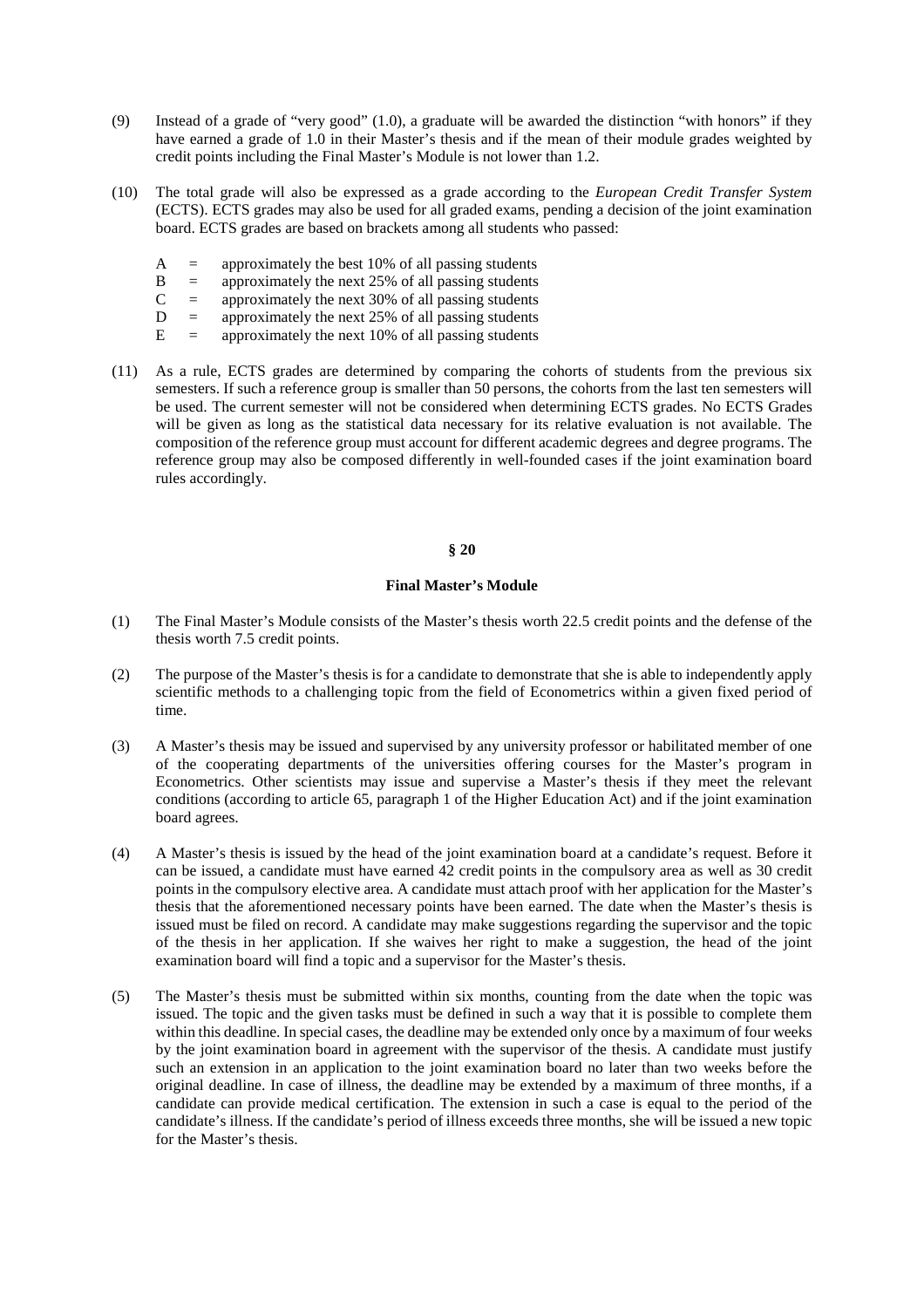- (6) The topic of a Master's thesis may be rejected by a candidate only once. The candidate must do so within two weeks of the topic being issued. The work on the Master's thesis is then considered as to have not been started.
- (7) The Master's thesis must be written in English.
- (8) The volume of the Master's thesis should generally not exceed 100 pages (excluding the cover page, references, appendices and the declaration of authorship).
- (9) The Master's thesis must be the work of a single independent author. However, this does not preclude that a Master's thesis is part of a collaborative work. In such cases, the candidates must ensure that each person's contribution may be objectively identified and evaluated as separate work. Each part of such a collaborative work must meet the requirements of paragraph 1 and the work as a whole must appropriately exceed the volume of a single candidate's work (according to paragraph 8).
- (10) When submitting a Master's thesis, a candidate must include a declaration of authorship which states that she is the sole and independent author of the thesis, that she has used no other tools and sources than those cited in the thesis and that all literal and paraphrased quotations have been marked as such. The works cited must also include unpublished sources. The general template for the declaration of authorship for the thesis work of the Central Examination Administration Office must be used and needs to be signed and included in the final document that is submitted for evaluation.

# **§ 21**

# **Defense of the Thesis**

- (1) The defense of the thesis is part of the Final Master's Module and its purpose is for a candidate to demonstrate that she is able to present the results of the Master's thesis in context, to justify her chosen approach and to defend them in a larger academic context in front of an audience. A candidate must be informed of the date for the defense of their thesis no later than two weeks before the examination. The date should be set no later than eight weeks after the deadline for the Master's thesis.
- (2) The defense of the thesis should take at least 60 minutes and the candidate's presentation should take up no more than 30 minutes. At least half of the total time must be reserved for the discussion following the presentation.
- (3) The supervisor of the Master's thesis will lead the discussion. The primary examiner and the secondary examiner of the Master's thesis must be present during the defense of the thesis.
- (4) If the defense of the thesis is evaluated as "not sufficient" (5.0), it may be repeated once (according to article 12, paragraph 2).

# **§ 22**

### **Submission of the Master's Thesis and Evaluation of the Final Master's Module**

- (1) The submission of a Master's thesis is subject to the provisions of the official terms for the submission of thesis work (Bachelor's and Master's) at TU Dortmund University in its current form. If there are justifiable reasons why the Master's thesis or parts of the Master's thesis cannot be submitted by digital upload, the previous procedures without a digital upload according to paragraph 2 apply. Such reasons may be related to material of a kind not possible to transfer digitally and/or material tied to contractual obligations towards third parties.
- (2) In non-digital cases, the Master's thesis must be submitted within the deadline as two copies to the Central Examination Office at TU Dortmund University. It must additionally include a version in a digital format compatible with plagiarism detection software. The date of submission must be filed on record. In case of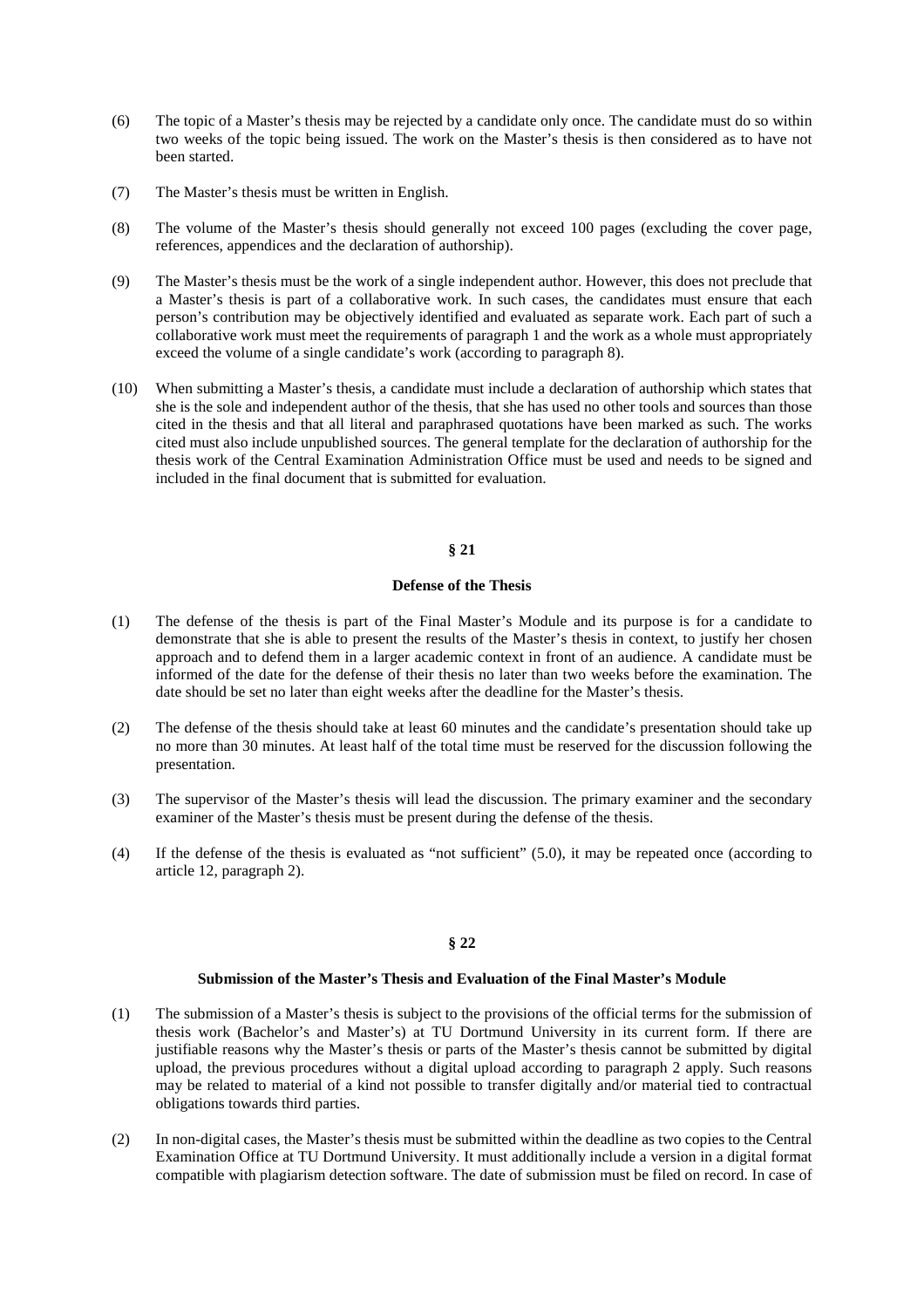submission by mail, the date of the post mark applies. A Master's thesis that is not submitted within the deadline is considered to be evaluated as "not sufficient" (5.0).

- (3) The Master's thesis must be evaluated and graded by two examiners. One of the examiners is the supervisor of the thesis (primary examiner) and the other examiner (secondary examiner) is determined by the head of the joint examination board.
- (4) The Master's thesis will be evaluated according to article 19, paragraph 1 and the grades must be substantiated in writing. The grade of a Master's thesis will be derived from the mean of both examiners' grades (according to article 19, paragraph 8), as long as the difference between the two grades is no larger than 2.0, and as long as none of the examiners has graded the thesis as "not sufficient" (5.0) or less. Otherwise, the joint examination board will appoint a third examiner. In such a case, the grade of the Master's thesis will be derived from the mean of all three grades. However, the final grade of a Master's thesis may only be "sufficient" (4.0) or better if at least two of the grades are at least "sufficient" (4.0) or better and the mean of all three grades is 4.0 or better. Otherwise, the Master' thesis will be graded as "not sufficient". A candidate must be informed of the evaluation results of the Master's thesis no later than three months after it has been submitted.
- (5) The grade for the defense of the thesis counts as one quarter of the module grade of the Final Master's Module, provided it was evaluated as at least "sufficient" (4.0).
- (6) If the Master's thesis was evaluated as "not sufficient" (5.0), the defense of the thesis (according to article 21) will be omitted. A Master's thesis that was not passed may be repeated only once (according to article 12, paragraph 2).

# **§ 23**

## **Additional Qualifications**

- (1) Students may take exams in more than the required number of modules up until they complete or definitively fail to pass the Master's exam. They cannot earn additional credit points by taking these exams.
- (2) Additional qualifications are not used when determining the final grade. A candidate may request the evaluations of their additional exam performances to be included in their transcript of records.

#### **§ 24**

#### **Diploma, Certificates for Studying at other Universities**

- (1) A candidate will receive a diploma for having completed the Master's exam no later than eight weeks after the evaluation of her last exam. The date on the diploma is that of the day of the final exam, in case of the Master's thesis, this date is that of the defense of the thesis. The diploma must include the final grade of the Master's exam, also expressed as an ECTS grade (according to article 19, paragraph 11), the topic of the Master's thesis and the grade for the Final Master's Module, the modules and module grades, as well as the number of credit points earned in the individual modules.
- (2) The diploma will include a diploma supplement issued in both German and English. The diploma supplement describes the contents of the degree program the degree has been earned in, the structure of the degree program, the proficiencies the degree certifies, as well as the universities that conferred the degree. Furthermore, an overview of the qualifications earned by the student (transcript of records) will be included with the diploma.
- (3) The transcript of records will also include the additional qualifications which were not used when determining the final grade, upon a student's request.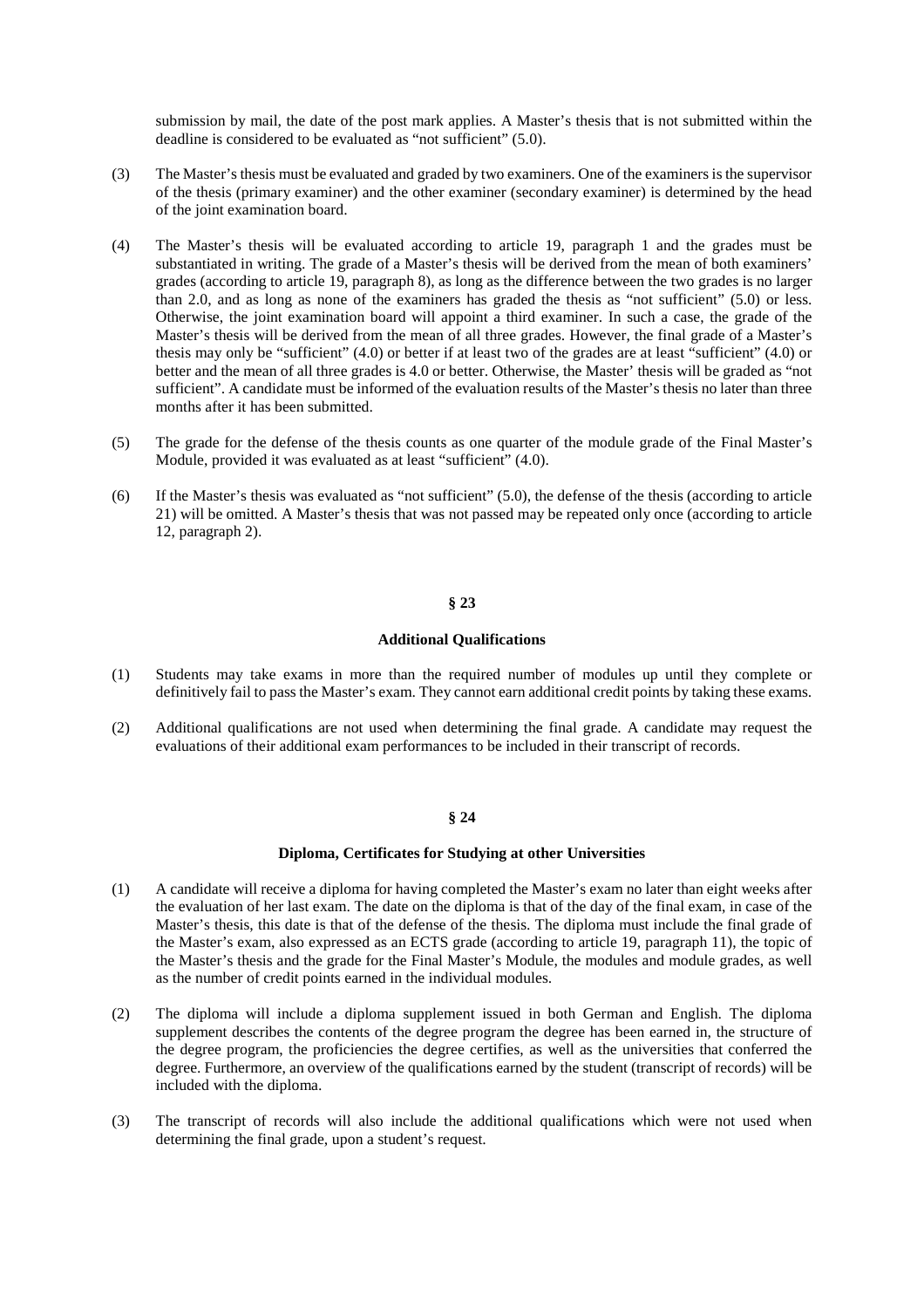- (4) A candidate may also receive certificates of all passed exams ahead of completing the Master's exam (certificate of grades), upon request. Such a list will include all successfully completed modules, the credit points earned, the exams passed in each module, and their individual grades (according to article 19, paragraph 1).
- (5) The diploma will be signed by the head of the joint examination board and will receive the seal of the three universities.
- (6) Along with the diploma and the diploma supplement the student/candidate will receive an English translation.

### **§ 25**

## **Master's Degree Certificate**

- (1) A candidate will receive a Master's Degree Certificate noting the date of the diploma. This certificate will be issued in German, as well as translated into English. The Master's Degree Certificate certifies that the student has been awarded a Master's degree (according to article 4). The graduate's degree program must be noted in the Master's Degree Certificate.
- (2) The Master's Degree Certificate will be signed by the deans of the Faculty of Economics at Ruhr-University Bochum, the Faculty of Economics at the University of Duisburg-Essen, the Faculty of Statistics and the Faculty of Economics at TU Dortmund University, as well as the head of the joint examination board of the Master's program in Econometrics. It will receive the seal of the three universities.

### **III. Final Provisions**

## **§ 26**

### **Invalid Exam Performances and Revoking the Master's Degree**

- (1) If a candidate cheated on an exam, the joint examination board may reevaluate the performance even after the diploma has been issued. The joint examination board may retroactively correct the grades for the exam the candidate cheated on and declare the exam as not passed, or not passed in parts.
- (2) If a candidate did not fulfil the conditions of admission for an exam and this is revealed only after the diploma was received, but there was no intent to deceive on the candidate's part, the issue is considered void if the exam was passed. If the candidate intentionally presented false information in order to be admitted to an exam, the joint examination board will rule on the legal consequences according to the Administrative Procedure Act of the State of North Rhine-Westphalia.
- (3) Before a decision is made according to paragraphs 1 and 2, the affected person must be given the opportunity of an oral or written hearing.
- (4) In case of a decision according to paragraph 1 or paragraph 2, sentence 2, the incorrect diploma certificate must be seized and a new diploma certificate must be issued if applicable. After a period of five years after a diploma certificate has been issued, rulings (according to paragraph 1 or paragraph 2, sentence 2) are no longer possible. The time period between initiating and concluding an administrative investigation into revoking a degree does not count towards the five-year period mentioned above.
- (5) The Master's degree will be revoked and the Master's Degree Certificate will be seized if it is revealed afterwards that it was achieved through means of deception, or if essential conditions for awarding the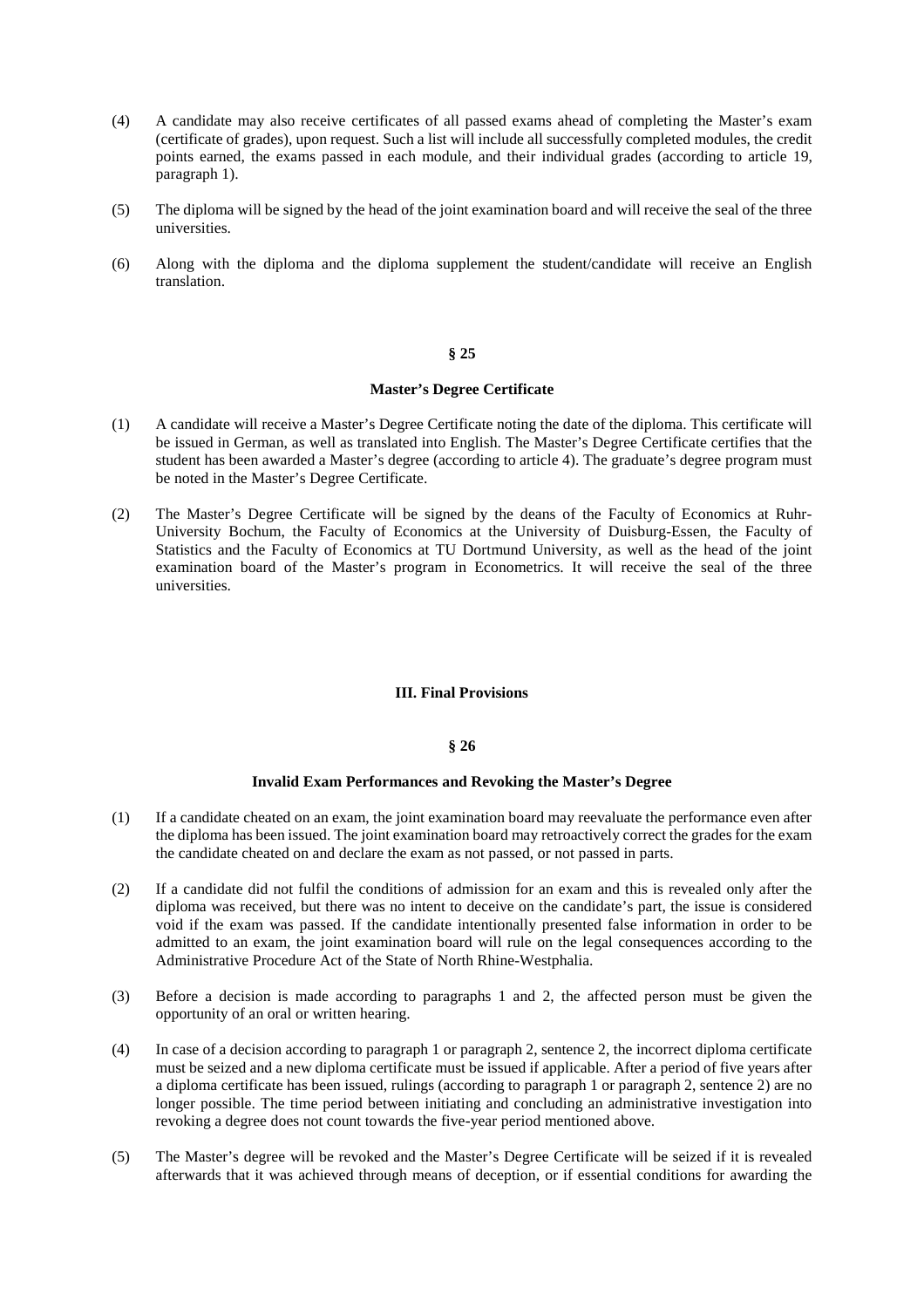degree had been assumed in error. Decisions on revoking a degree lie with the boards of the Faculty of Economics at Ruhr-University Bochum, the Faculty of Economics at the University of Duisburg-Essen, as well as the Faculty of Statistics and the Faculty of Economics at TU Dortmund University.

#### **§ 27**

### **Access to Examination Records**

- (1) After the results of an exam have been announced, students will be offered access to their submitted exam work. A student is permitted to make copies or other faithful recordings of the materials while she has access. Time and place of the access granted will be determined by the examiners and will be properly made public no later than when the exam results are announced. Students must request access to the results of other written examination forms. Such a request must be made to the head of the joint examination board within a one-month deadline.
- (2) Access to the examiners' evaluations of a given exam or the written records of an oral exam will be made available to students upon request. A student must apply for such access to the head of the joint examination board within one month of when the results of the given exam have been announced. The head of the joint examination board will determine the time and place to access such records.
- (3) Accessing examination records has no bearing on the deadlines for initiating an appeal procedure.

# **§ 28**

#### **Area of Application, Entry into Force and Publication**

- (1) These terms of study will be published in the Official Notices of Ruhr-University Bochum as well as the Official Notices of TU Dortmund University and the University of Duisburg Essen. They enter into force as of October 1st, 2019.
- (2) These terms of study apply to all students who initially enrolled in the Master's program in Econometrics at Ruhr-University Bochum, TU Dortmund University as well as the University of Duisburg-Essen since the winter semester of 2019 / 2020.

These terms of study were drafted according to the decisions of the board of the Faculty of Economics at Ruhr-University Bochum dated from June 10th, 2020, the boards of the Faculty of Statistics in cooperation with the Faculty of Economics at TU Dortmund University dated from July 15th, the board of the Faculty of Economics at the University of Duisburg-Essen dated from May 5th, 2020, as well as the decisions of the rector's offices of Ruhr-University Bochum dated from July 15th, 2020, TU Dortmund University dated from July 7th, 2020, and the University of Duisburg-Essen dated from June 24th, 2020.

#### **Note**

4. The publication of the terms of study have failed to note the legal consequences of the complaint exclusion.

We hereby note that according to article 12, paragraph 5 of the Higher Education Act for the state of North Rhine-Westphalia, any violations of formal or procedural requirements of the university's regulatory or other autonomous laws may not be asserted after one year from when this declaration was made, unless:

<sup>1.</sup> The terms of study were not made public properly,

<sup>2.</sup> The rector has previously issued a complaint against the decision of the body responsible for the terms of study,

<sup>3.</sup> There has been a complaint about the formal or procedural violation to the university which pointed out the violated legal requirements and the issue resulting in the violation, or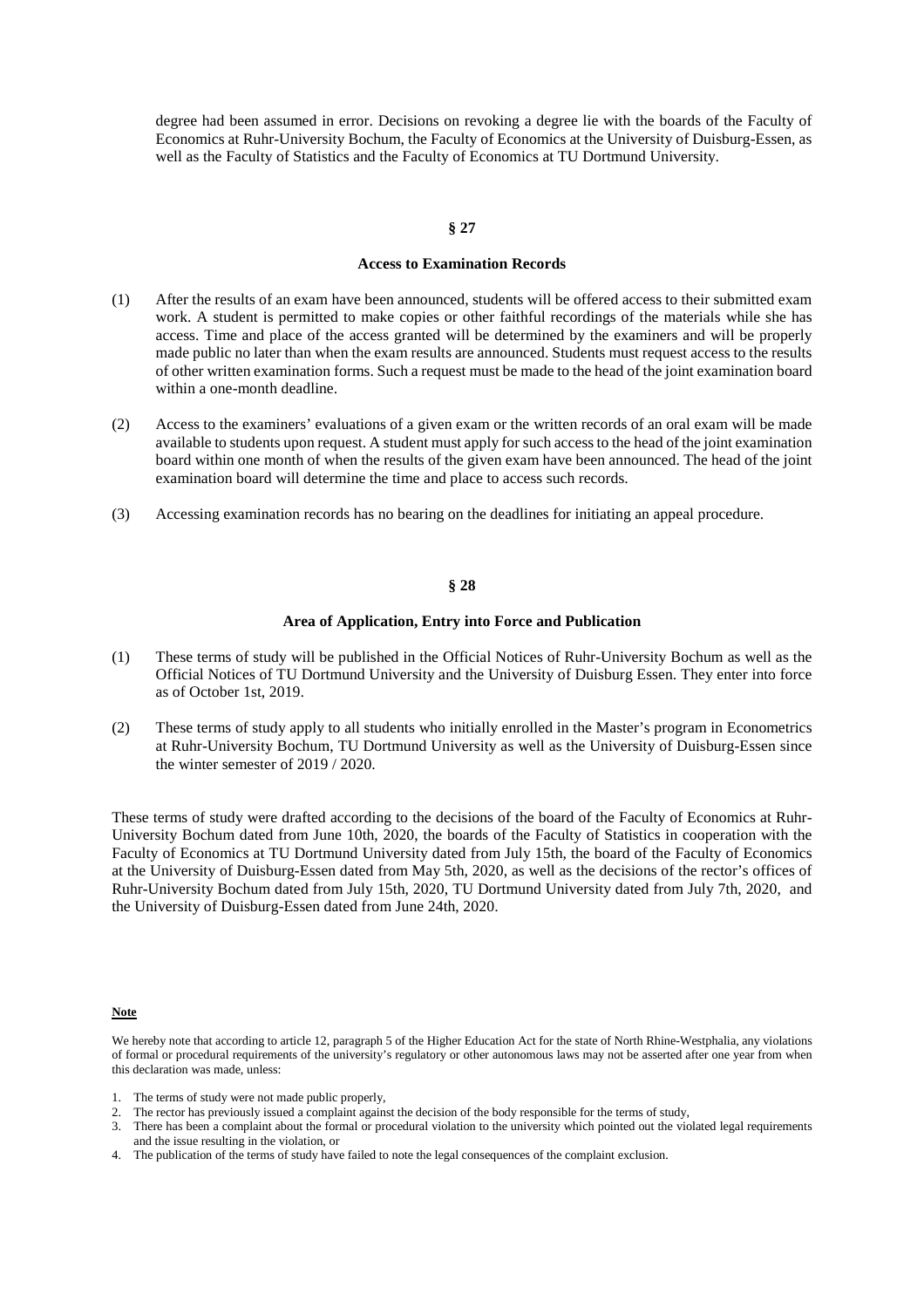Bochum, July 15th, 2020

The Rector of Ruhr-University Bochum

University Professor

Dr. Axel Schölmerich

Dortmund, July 27th, 2020

The Rector of TU-Dortmund University

University Professor

Dr. Dr. h.c. Ursula Gather

Duisburg and Essen, July 30th, 2020

The Rector

For the Rector the Chancellor represented by

Sabine Wasmer